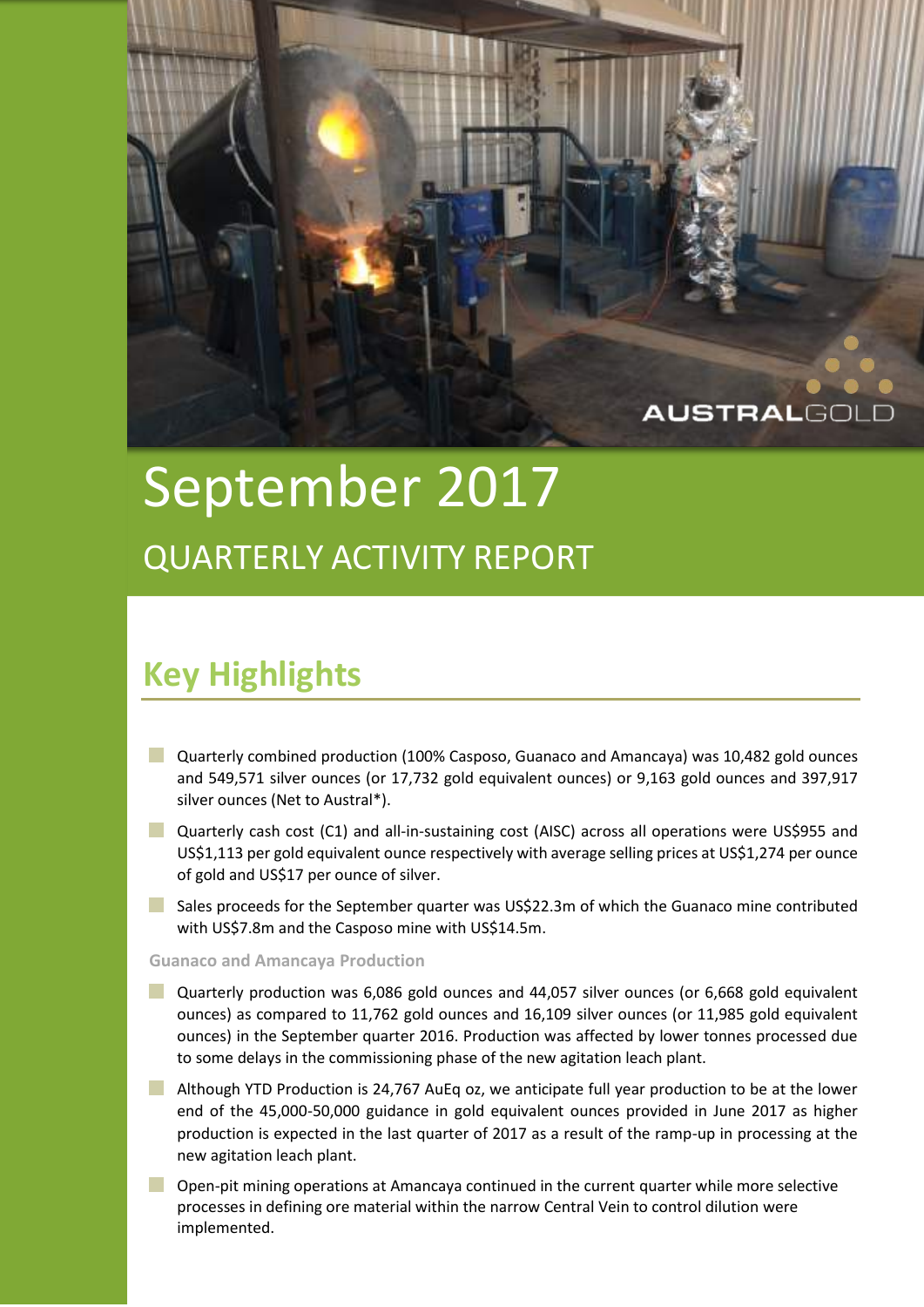**Casposo Production**

- Quarterly production was 4,396 gold ounces and 505,514 silver ounces (100% basis). Austral Gold's 70% share of production was 3,077 gold ounces and 353,860 silver ounces (70% basis).
- **Casposo production continued to show improvement on a quarter over quarter basis as silver** production increased by 130,931 silver ounces or 35% from the prior quarter.

A summary of key operational parameters is set out in the following table:

|                                                 | Guanaco/Amancaya                      |                                | Casposo (100% basis)                  |                                | Net to Austral*                       |                                       |
|-------------------------------------------------|---------------------------------------|--------------------------------|---------------------------------------|--------------------------------|---------------------------------------|---------------------------------------|
| <b>Operations</b>                               | <b>Sept</b><br><b>Quarter</b><br>2017 | <b>Sept</b><br>Quarter<br>2016 | <b>Sept</b><br><b>Quarter</b><br>2017 | <b>Sept</b><br>Quarter<br>2016 | <b>Sept</b><br><b>Quarter</b><br>2017 | <b>Sept</b><br><b>Quarter</b><br>2016 |
| Processed (t)                                   | 99,240                                | 140,460                        | 65,481                                | 68,055                         | 145,077                               | 175,168                               |
| Gold produced (oz)                              | 6,086                                 | 11,762                         | 4,396                                 | 4,457                          | 9,163                                 | 14,035                                |
| Silver produced (oz)                            | 44,057                                | 16,109                         | 505,514                               | 313,765                        | 397,917                               | 176,129                               |
| Gold-Equivalent (oz) ***                        | 6,668                                 | 11,985                         | 11,048                                | 8,585                          | 14,402                                | 16,363                                |
| C1 Cash Cost (US\$/AuEq<br>$OZ$ <sup>**</sup>   | 997                                   | 673                            | 930                                   | 804                            | 955                                   | 728                                   |
| <b>All-in Sustaining Cost</b><br>(US\$/Au oz) # | 1,229                                 | 848                            | 1,043                                 | 1,200                          | 1,113                                 | 995                                   |
| Realised gold price<br>(US\$/Au oz)             | 1,274                                 | 1,330                          | 1,274                                 | 1,330                          | 1,274                                 | 1,330                                 |
| <b>Realised silver price</b><br>(US\$/Ag oz)    | 17                                    | 19                             | 17                                    | 19                             | 17                                    | 19                                    |

\* Austral Gold owned 70% of Casposo for the quarter ended 30 September 2017; 51% for the quarter ended 30 September 2016 \*\* The cash cost (C1) includes: Mine, Plant, On-Site G&A, Smelting, Refining, and 3% ENAMI Royalty (excludes Corporate G&A) # The All-in Sustaining Cost (AISC) includes: C1, Sustaining Capex, Brownfield Exploration, and Mine Closure Amortisation \*\*\* AuEq ratio is calculated at 76:1 Ag:Au for September Quarter 2017

**Production guidance for the full calendar year (100% basis) is 85,000-90,000 gold equivalent** ounces, below the initial guidance of 95,000-101,000 gold equivalent ounces.

#### **Exploration**

- **EXPLORATION EXPLORATION In Chile focussed on exploration at the Amancaya project, with the initial program of** 134 trenches and a ground magnetic survey completed. Following the discovery of high grade mineralisation on the Nueva Vein (see Company's News Release on 21 August 2017) additional infill trenches were completed and more detailed ground magnetics commenced. The Company expects to commence first pass drilling on the Nueva Vein by the end of the year.
- **Exploration in Argentina focussed on near Casposo mine targets with mapping and channel** sampling to complete the existing database and review of potential targets. Targets are initially being assessed on open pit potential.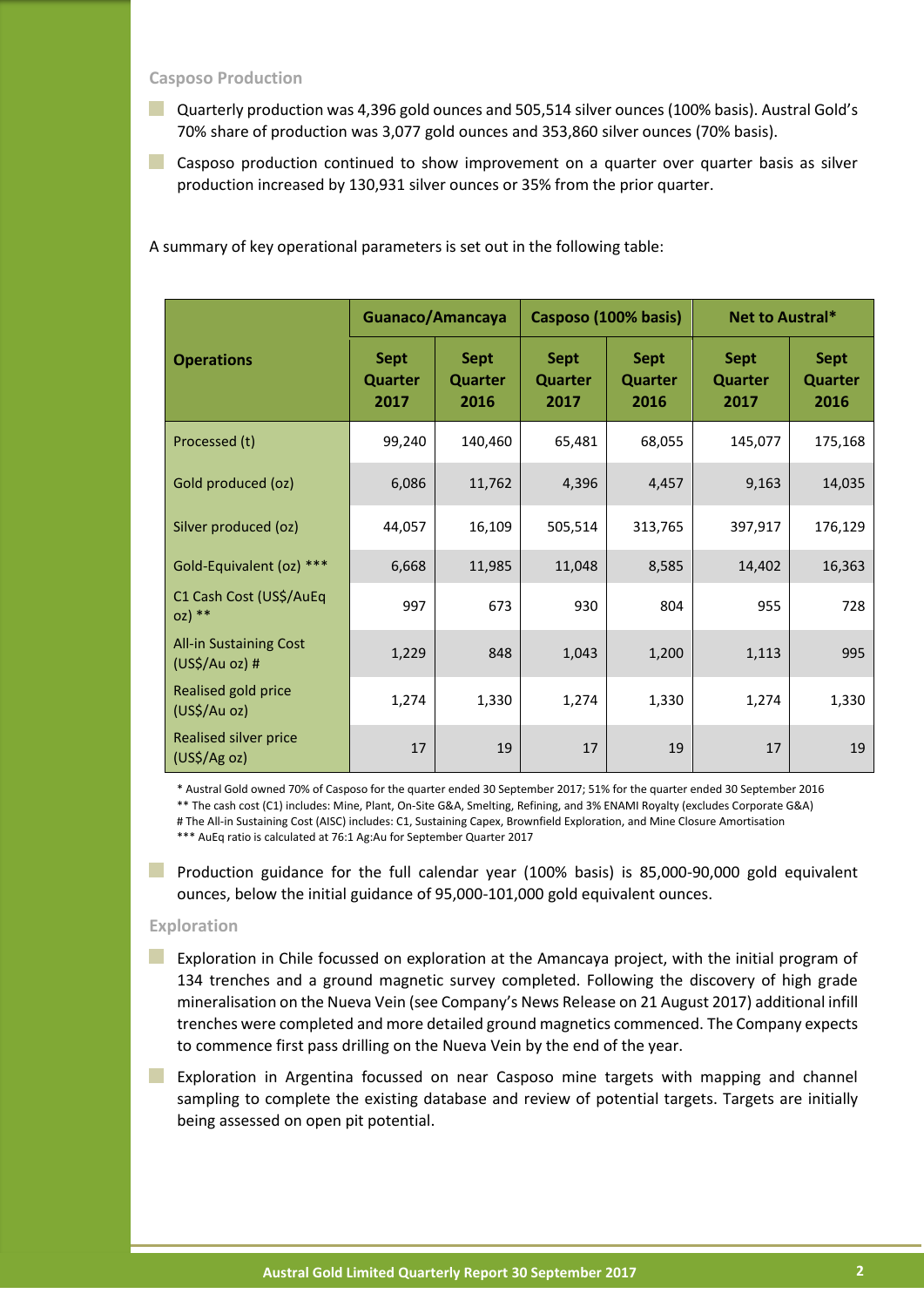#### **Mergers & Acquisitions**

- **Dum** On 13 July 2017, Austral Gold executed a binding letter to acquire the San Guillermo and Reprado projects from Revelo Resources Corp. (TSX-V: RVL) for consideration of up to ten million Austral Gold ordinary shares (capped at US\$0.21/share) and subject to existing Net Smelter Royalties (each an "NSR") and an additional NSR of up to 1%. The offer is subject to entering into a definitive agreement and customary regulatory and exchange approvals.
- **Other opportunities aligning with Austral Gold's strategic vision for value accretive investments in** Latin America are being explored.

#### **Financial Figures**

- Cash on hand at 30 September 2017 was US\$4.9m.
- Total consolidated financial debt as at 30 September 2017 was US\$21m, of which US\$13m was 3-year financial leases with local banks in Chile and Argentina. Net debt repayments during the quarter totalled US\$1.7m.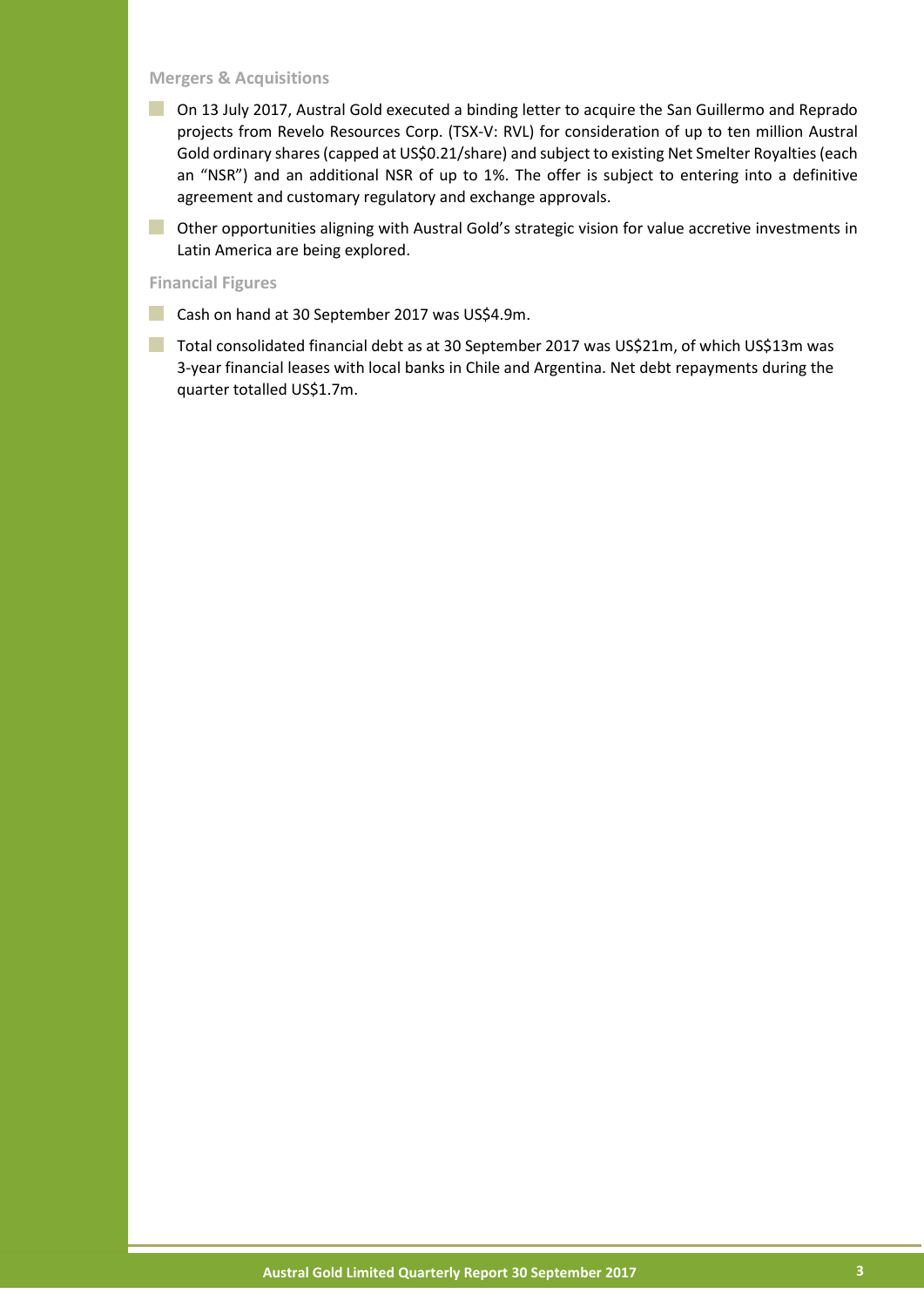## **Property Locations**



**Figure 1: Property Locations**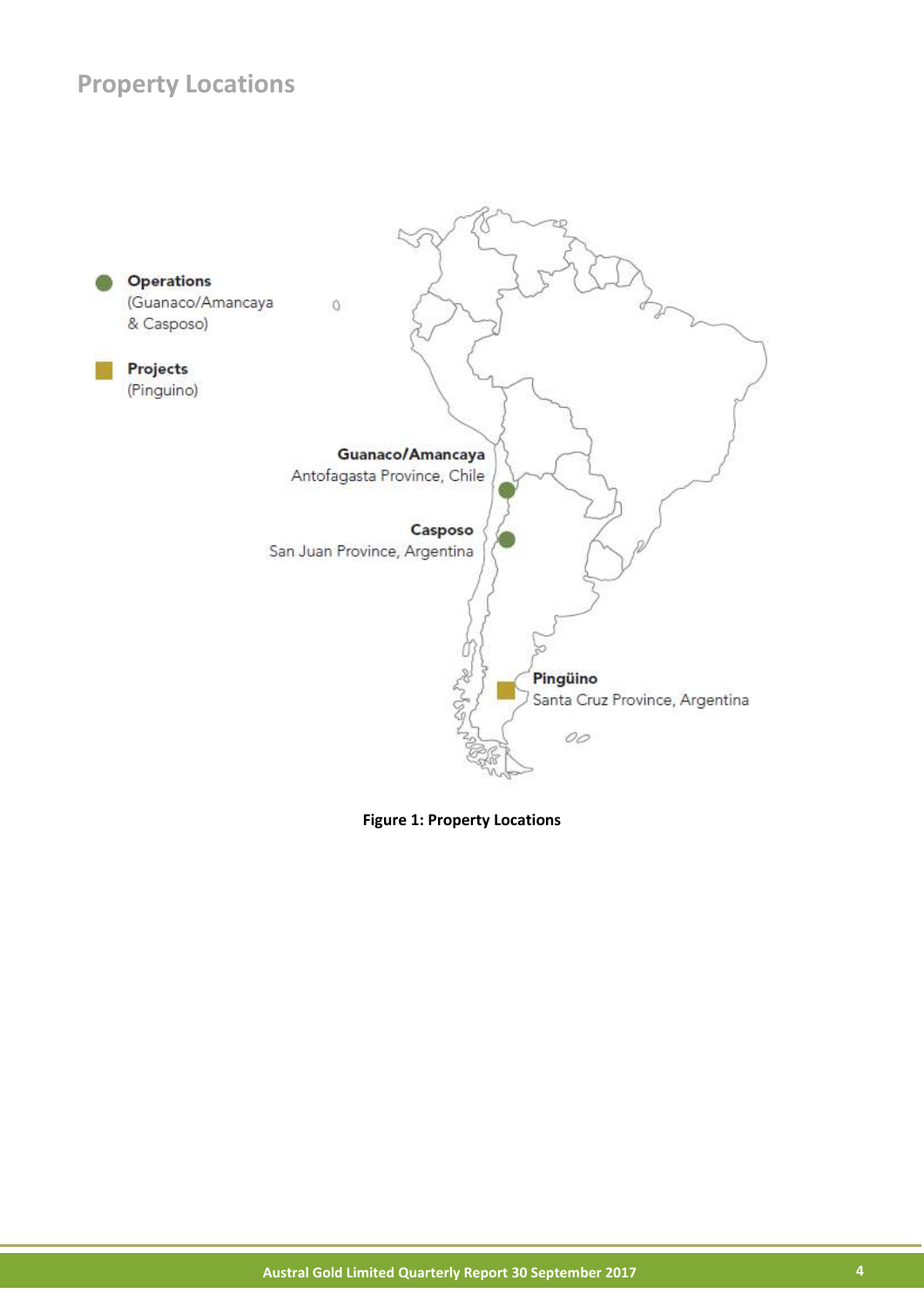## **Guanaco and Amancaya Mines**

#### **Background**

The wholly-owned Guanaco mine remains the Company's flagship asset. Guanaco is located approximately 220km south-east of Antofagasta in Northern Chile at an elevation of 2,700m and 45km from the Pan American Highway. Guanaco is embedded in the Paleocene/Eocene belt, a geological feature which runs north/south through the centre of the Antofagasta region, Chile. Currently, most of the production from the Guanaco operation comes from the Cachinalito and Dumbo veins and nearby vein systems with higher average grades.

Gold mineralisation at Guanaco is controlled by pervasively silicified, sub-vertical east/northeast-west/southwest trending zones with related hydrothermal breccias. Silicification grades outward into advanced argillic alteration and further into zones with propylitic alteration. In the Cachinalito vein system, most of the gold mineralisation is concentrated between depths of 75m and 200m and is contained in elongated mineralised shoots. High grade shoots (up to 180 g/t Au), 0.5m to 12.0m wide, have been exploited, but the lower grade halos, below 3 g/t Au, can reach up to 20m in width. The alteration pattern and the mineralogical composition of the Guanaco mineralisation have led to the classification as a high-sulfidation epithermal deposit.

In July 2014, the Company acquired the Amancaya Project ('Amancaya') from Yamana Gold Inc which is located approximately 60km south-west of the Guanaco mine. Amancaya is a low sulfidation epithermal gold-silver deposit consisting of eight mining exploration concessions covering 1,755 hectares (and a further 1,390 hectares of second layer mining claims).

The Amancaya ore is being trucked to the new plant at Guanaco for processing.

#### **Production**

Production from underground operations generated 6,086 Au oz and 44,057 Ag oz during the quarter ended 30 September 2017. When measured in gold equivalent ounces<sup>1</sup> (AuEq oz) total production was 6,668 AuEq oz compared to 11,985 AuEq oz in the September quarter 2016.

The lower production for the quarter was due to lower processed tonnage in September due to delays in commissioning the new plant. To compensate for the lower production, a contingency plan was implemented in August involving feeding Guanaco ore to the heap leach pads (the former production process at Guanaco) and feeding Amancaya ore only to the new agitation leach processing plant at an initial rate of 600 tpd increasing each month to 1,200 tpd by October. By the end of September, the agitation plant had a performance close to the design parameters being 1,210 tpd and 54 tph.

The September 2017 quarter operating cash cost<sup>2</sup> (C1) at Guanaco was US\$997/AuEq oz while the all-in sustaining cost<sup>3</sup> (AISC) was US\$1,229/AuEq oz compared to US\$673/AuEq oz and US\$848/AuEq oz respectively for the September quarter 2016.

#### **Mining**

 $\overline{a}$ 

During the September 2017 quarter, mining continued at the Guanaco underground operations with a total of 62,668 tonnes mined while 34,316 tonnes were mined at the Amancaya open pit. The crushed and leached material totalled 99,240 tonnes for the quarter with 56,054 tonnes fed to the heap leach and 40,754 tonnes fed to the new agitation leach plant.

 $<sup>1</sup>$  AuEq ratio is calculated at 76:1 Ag:Au</sup>

<sup>&</sup>lt;sup>2</sup> The cash cost (C1) for the Guanaco Mine includes: Mine, Plant, On-Site G&A, Smelting, Refining, and 3% ENAMI Royalty (excludes Corporte G&A)

<sup>&</sup>lt;sup>3</sup> The All-in Sustaining Cost (AISC) for the Guanaco Mine includes: C1, Sustaining Capex, Exploration, and Mine Closure Amortisation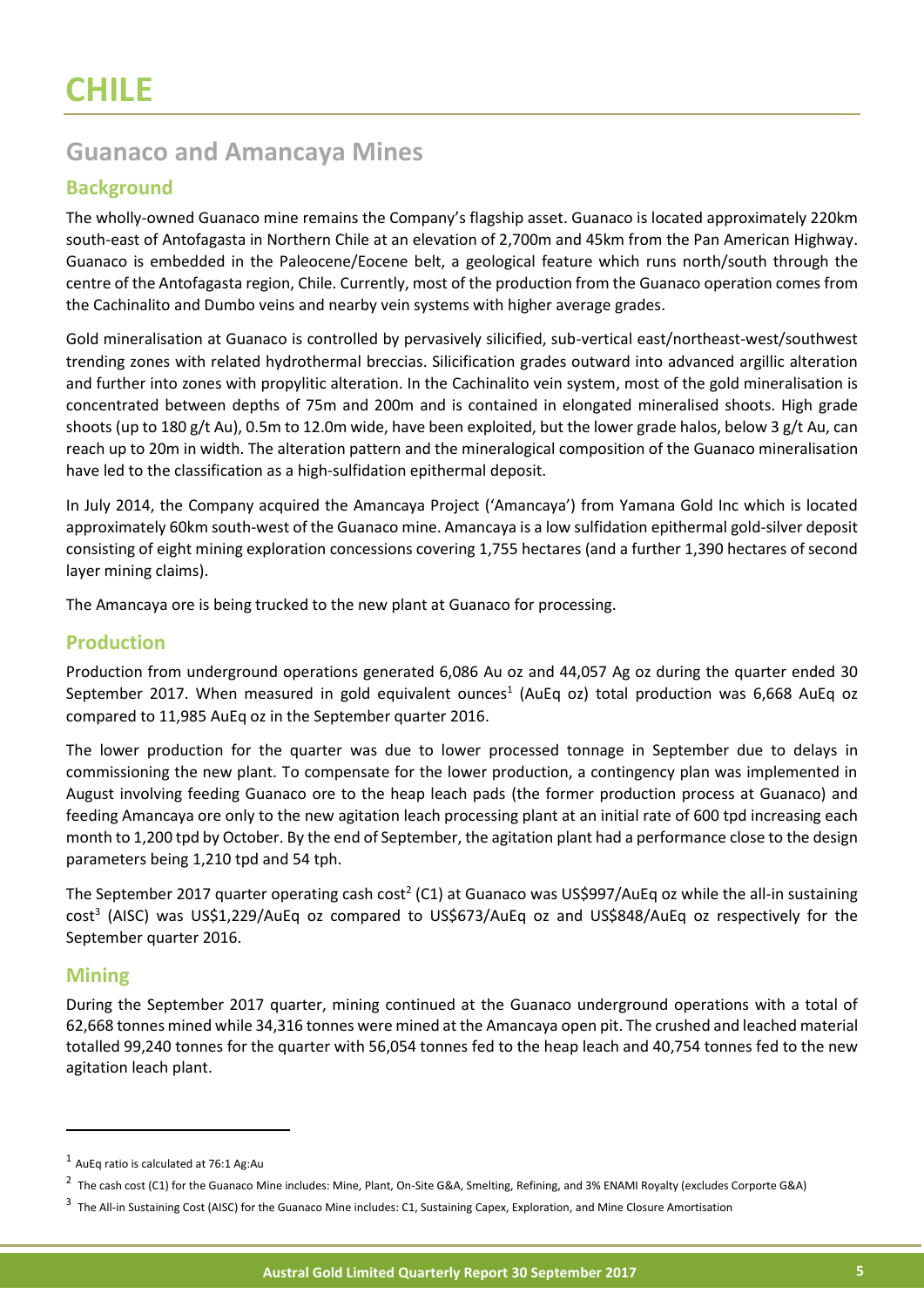During the quarter, a total of 1,323m of underground mine development was advanced, of which 120 metres related to developments and accesses and 1,203m to advances in production.

|                                     | Guanaco/Amancaya         |                          |                          |  |
|-------------------------------------|--------------------------|--------------------------|--------------------------|--|
| <b>Operations</b>                   | <b>Sept Quarter 2017</b> | <b>June Quarter 2017</b> | <b>Sept Quarter 2016</b> |  |
| Processed (t)                       | 99,240                   | 78,407                   | 140,460                  |  |
| Average Plant Grade (g/t Au)        | 3.5                      | 2.5                      | 5.5                      |  |
| Average Plant Grade (g/t Ag)        | 47.4                     | 8.7                      | 8.2                      |  |
| Gold produced (oz)                  | 6,086                    | 7,404                    | 11,762                   |  |
| Silver produced (oz)                | 44,057                   | 15,651                   | 16,109                   |  |
| Gold-Equivalent (oz)                | 6,668                    | 7,617                    | 11,985                   |  |
| C1 Cash Cost (US\$/AuEq oz)         | 997                      | 1,122                    | 673                      |  |
| All-in Sustaining Cost (US\$/Au oz) | 1,229                    | 1,263                    | 848                      |  |
| Realised gold price (US\$/Au oz)    | 1,274                    | 1,263                    | 1,330                    |  |
| Realised silver price (US\$/Ag oz)  | 17                       | 18                       | 19                       |  |

#### **Plant Commissioning**

During this quarter work advanced in getting the new plant to operate at design levels. All sections of the plant are currently running at or near design specifications, albeit additional work is ongoing on the Merrill-Crowe circuit to improve performance and recoveries. Some of the low grade Guanaco material is being crushed and sent to the leach pad.

#### **Safety**

During this quarter no lost-time accidents (LTA) and one nil-lost-time accident (NLTA) were reported involving Guanaco employees and third party contractors. Safety and environmental protection are core values of the Company. The implementation of best practice safety standards along with a sound risk management program are key priorities for Austral Gold.

#### **Mine Exploration Program**

The proposal for mineral exploration drilling in the northern portion of the Dumbo Oeste area was improved. The final program comprises 13 holes or 1,735m (1000m in a first stage and the rest will depend on results) to be drilled from underground operation (1,670, 2,650 and 2,626 levels).

Future activities will be focused in the southern portion of the area. Drilling is expected to start by mid-October.

#### **Exploration**

During the quarter the initial trenching program on the Amancaya property was completed. A total of 134 trenches were excavated, mapped and sampled, with a total of 1,251 samples taken from the trenches, and completed with 118 blanks, duplicates and standards as per QAQC protocols. These samples were all sent to ActLab Lab in groups. Results from the first batch were reported on August 21, showing high grade gold mineralisation along the Nueva Vein, which has been traced for approximately 2.8km along its north-south strike.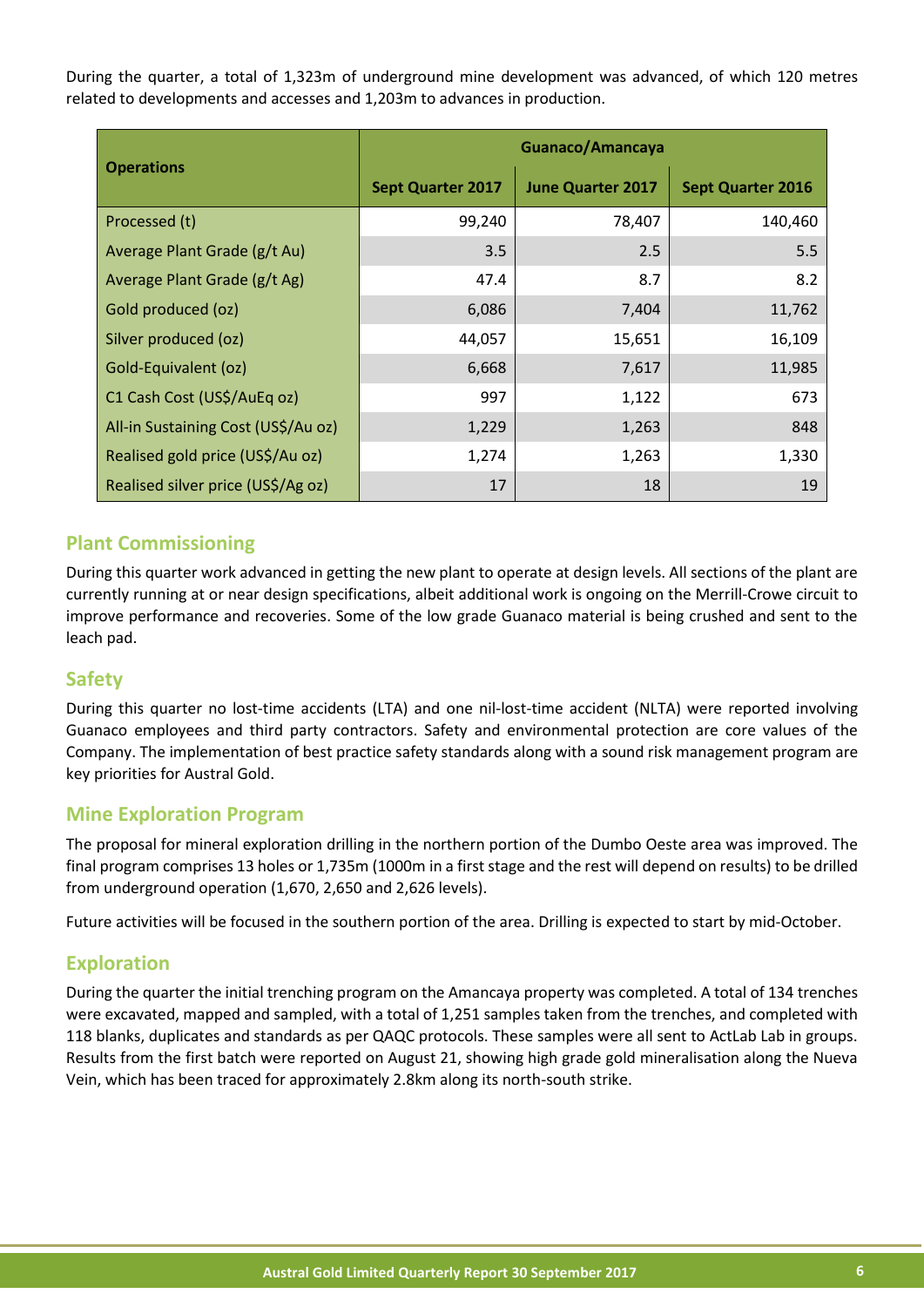A ground magnetic survey over the entire Amancaya property was also completed. This shows the presence of north-south structures/veins and a northwest striking structural trend.



**Figure 2: Ground Magnetic Survey (Amancaya)**

Following up on the Nueva Vein discovery an infill trenching program was undertaken, with an additional 20 trenches excavated along the north-south structure. Cleaning, mapping and sampling are in progress. Additionally, approximately 34km of a VLF survey was completed (55% of the proposed survey), and 12km of a detailed linear ground mag survey (10% completion) at the Nueva Vein area.

#### **San Guillermo and Reprado Properties**

The Company executed a binding letter to acquire the San Guillermo and Reprado projects from Revelo Resources Corp. ('Revelo', TSX-V: RVL) for consideration of up to ten million Austral Gold ordinary shares, subject to existing Net Smelter Royalties (each an 'NSR') and an additional NSR of up to 1%. The offer is subject to entering into a definitive agreement and customary regulatory and exchange approvals.

The San Guillermo property consists of concessions totaling 12,175 hectares that surround the Company's high grade gold and silver Amancaya operation, which Austral began mining via open pit operations this year.

The Reprado Project consists of concessions totalling 3,960 hectares situated approximately 20km north of the Company's Amancaya operation. Historical drilling undertaken by Teck Resources Ltd. intersected gold in low sulfidation quartz veins trending essentially east-west.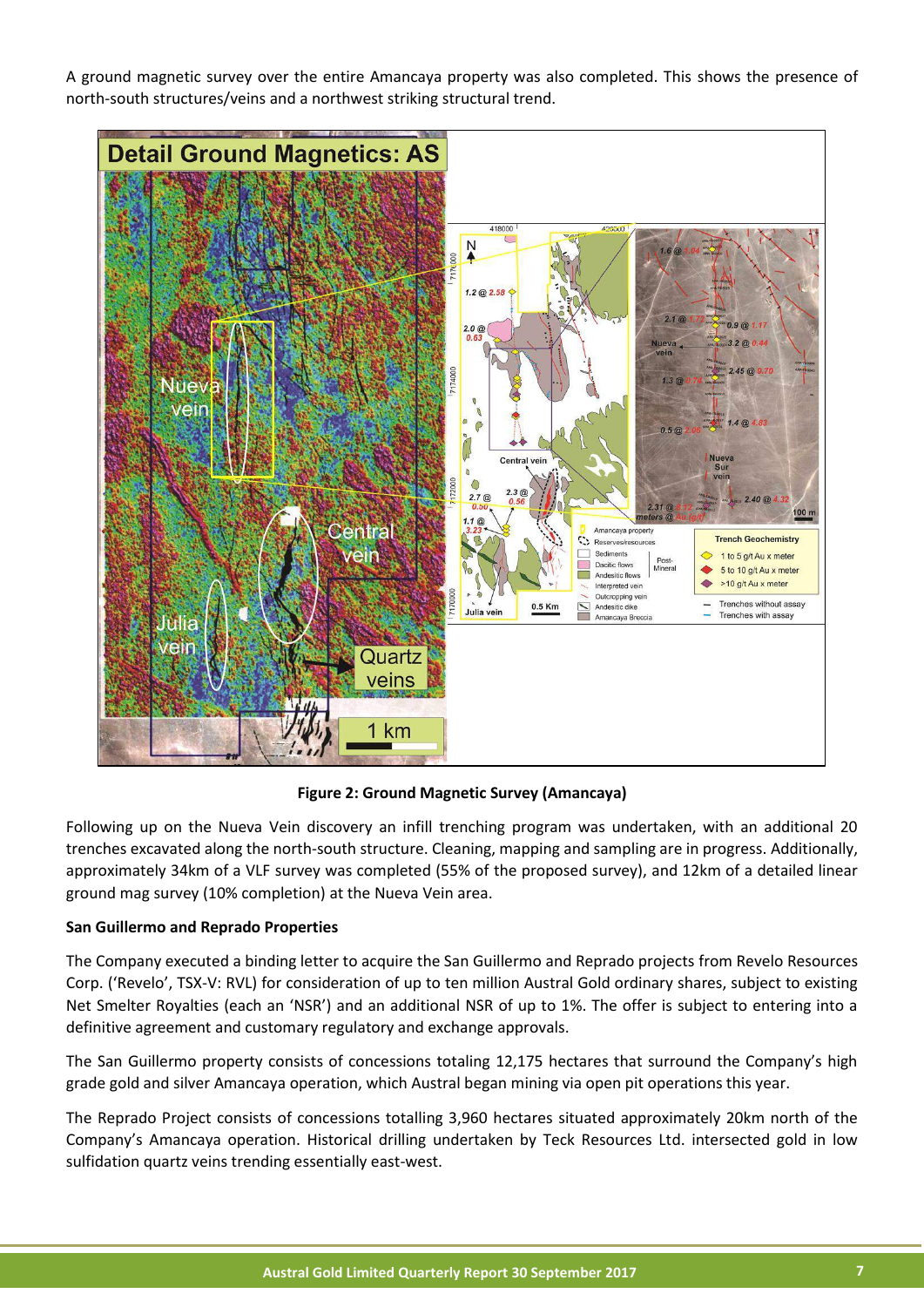Revelo and Austral Gold had previously signed an Option and Sale Agreement dated 8 February 2016 over the San Guillermo Project. Under this agreement total payments and work commitments of \$US5.1m would be due. This agreement will be terminated upon entering a definitive agreement.

#### **Guanaco and Other Mining Properties in Chile - Tenements Status**

A complete list of the Guanaco and Amancaya mining tenements in which the Company has an interest is presented in **Appendix A,** attached to this report. There have been some minor changes to the Company's interests in these mining tenements during the quarter. All mining properties are fully owned by the Company through its subsidiaries.

**Appendix D** lists the San Guillermo mining properties acquired as part of the new purchase agreement with Revelo Resources (TSX-V: RVL).

## **ARGENTINA**

### **Casposo Mine**

The Casposo mine is located in the department of Calingasta, San Juan Province, Argentina, approximately 150km from the city of San Juan, and covers an area of 100.21km². Casposo is a low sulfidation epithermal deposit of gold and silver.

The Cordillera Principal runs along the Chile-Argentine border for approximately 1,500km. It is a volcanically and seismically active zone formed by subduction of the Nazca Plate beneath the South American continent. The Casposo gold–silver mineralisation occurs in both the rhyolite and underlying andesite, where it is associated with banded quartz–chalcedony veins, typical of low sulfidation epithermal environments. Post-mineralisation dykes of rhyolitic (Kamila), aphanitic-felsic, and trachytic (Mercado) composition often cut the vein systems. These dykes, sometimes reaching up to 30m thickness, are usually steeply dipping and north–south oriented. Mineralisation at Casposo occurs along a 10km long west–northwest to east-southeast trending regional structural corridor, with the main Kamila Vein system forming a 500m long sigmoidal set near the centre. The Mercado Vein system is the northwest continuation of Kamila and is separated by an east–west fault from the Kamila deposit. The Julieta Zone is located 5km along strike to the northwest of the Kamila and Mercado deposits and is situated within the same regional structural corridor. The Casposo Norte deposit is located on a parallel structure, approximately 2km north of Kamila.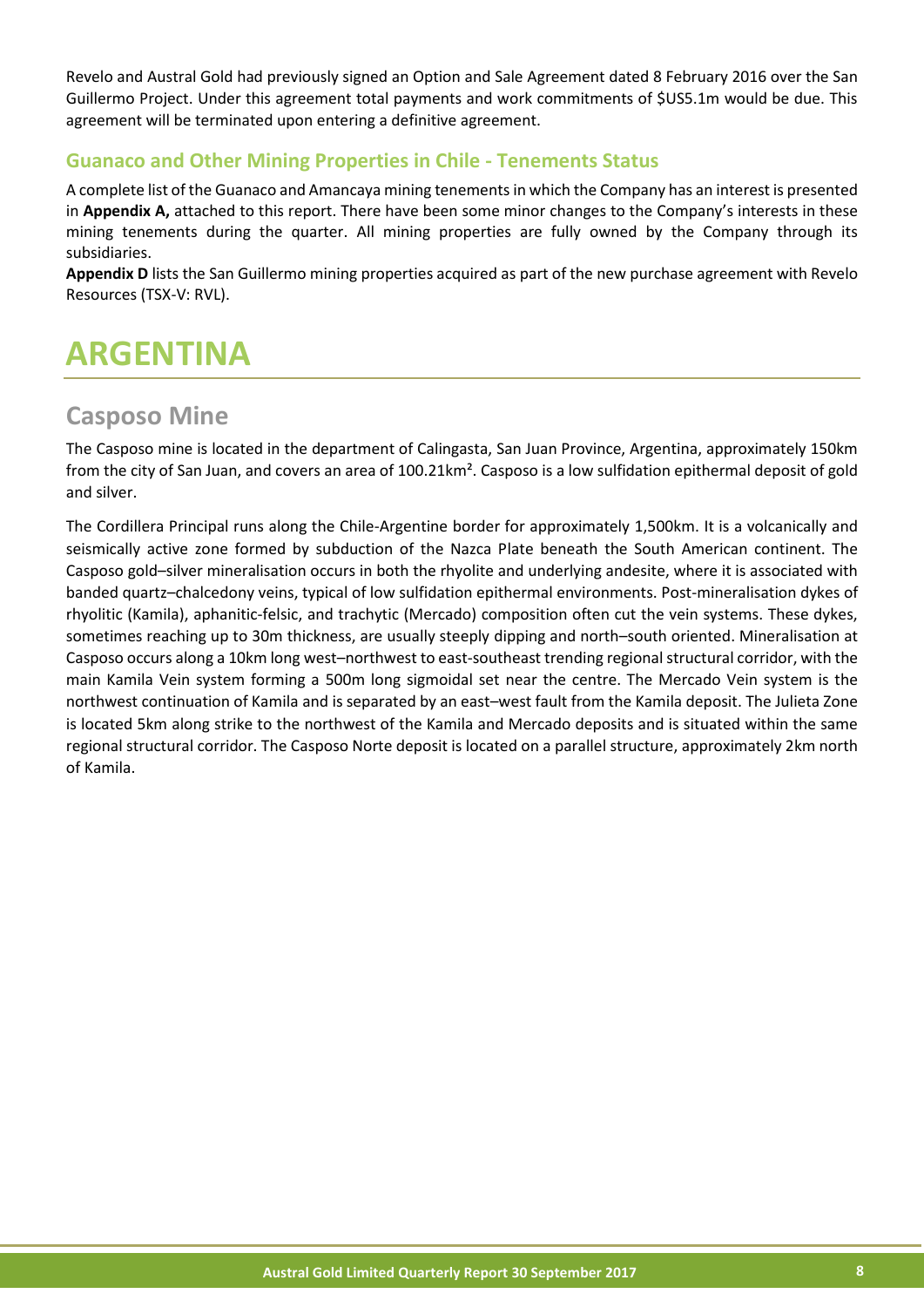#### **Production and Safety**

The table below summarises the September 2017 quarter results for Casposo as well as those from the June 2017 quarter and the September 2016 quarter.

|                                     | <b>Casposo</b>           |                          |                          |  |
|-------------------------------------|--------------------------|--------------------------|--------------------------|--|
| <b>Operations</b>                   | <b>Sept Quarter 2017</b> | <b>June Quarter 2017</b> | <b>Sept Quarter 2016</b> |  |
| Processed (t)                       | 65,481                   | 65,124                   | 68,055                   |  |
| Gold recovery (%)                   | 92%                      | 89%                      | 90%                      |  |
| Silver recovery (%)                 | 86%                      | 86%                      | 78%                      |  |
| Average Plant Grade (g/t Au)        | 2.4                      | 2.4                      | 3.0                      |  |
| Average Plant Grade (g/t Ag)        | 272.2                    | 223.6                    | 180.9                    |  |
| Gold produced (oz)                  | 4,396                    | 4,360                    | 4,457                    |  |
| Share of Gold produced *            | 3,077                    | 3,052                    | 2,273                    |  |
| Silver produced (oz)                | 505,514                  | 374,583                  | 313,765                  |  |
| Share of Silver produced*           | 353,860                  | 262,208                  | 160,020                  |  |
| C1 Cash Cost (US\$/AuEq oz)         | 930                      | 981                      | 804                      |  |
| All-in Sustaining Cost (US\$/Au oz) | 1,043                    | 1,311                    | 1,200                    |  |
| Realised gold price (US\$/Au oz)    | 1,274                    | 1,254                    | 1,330                    |  |
| Realised silver price (US\$/Ag oz)  | 17                       | 17                       | 19                       |  |

\* Austral Gold owned 70% of Casposo for the quarters ended 30 September 2017 and 30 June 2017; 51% for the quarter ended 30 September 2016

Production at Casposo for the September 2017 quarter improved from the June 2017 quarter due to higher silver grades and process improvements that resulted in higher gold recovery rates and lower costs.

Expected production for calendar year 2017 is 50,000 gold equivalent ounces with a target AISC of US\$957/AuEq oz, as per the Casposo Gold-Silver Mine Technical Report, dated 7 September 2016, with an effective date of 30 June 2016 and available on SEDAR under the Company's profile.

From a safety perspective, there were four lost-time accidents (LTA) and four nil-lost-time accidents (NLTA) involving employees of Casposo and third party contractors during the September quarter. Safety and environmental protection are core values of the Company. The implementation of best practice safety standards along with a sound risk management program are key priorities for Austral Gold.

#### **Exploration Activities**

3D digitalisation continues at Kamila veins using Leapfrog software.

**Cerro Norte Targeting:** The final report is progressing (85% complete). Extra channel samples were taken at the South vein extension, finishing the surface sampling (108 samples in total). Results show the presence of highgrade, narrow veins in the area.

**Lucia Targeting:** Lucia target started to be explored in September. A total of 32 cross sections were interpreted to define the morphology and structural control of the Lucia vein. A long section was prepared with previous channel and drill holes. New channel samples were taken and analysed at Casposo lab. Results are encouraging, and they will complete the surface portion of the long section.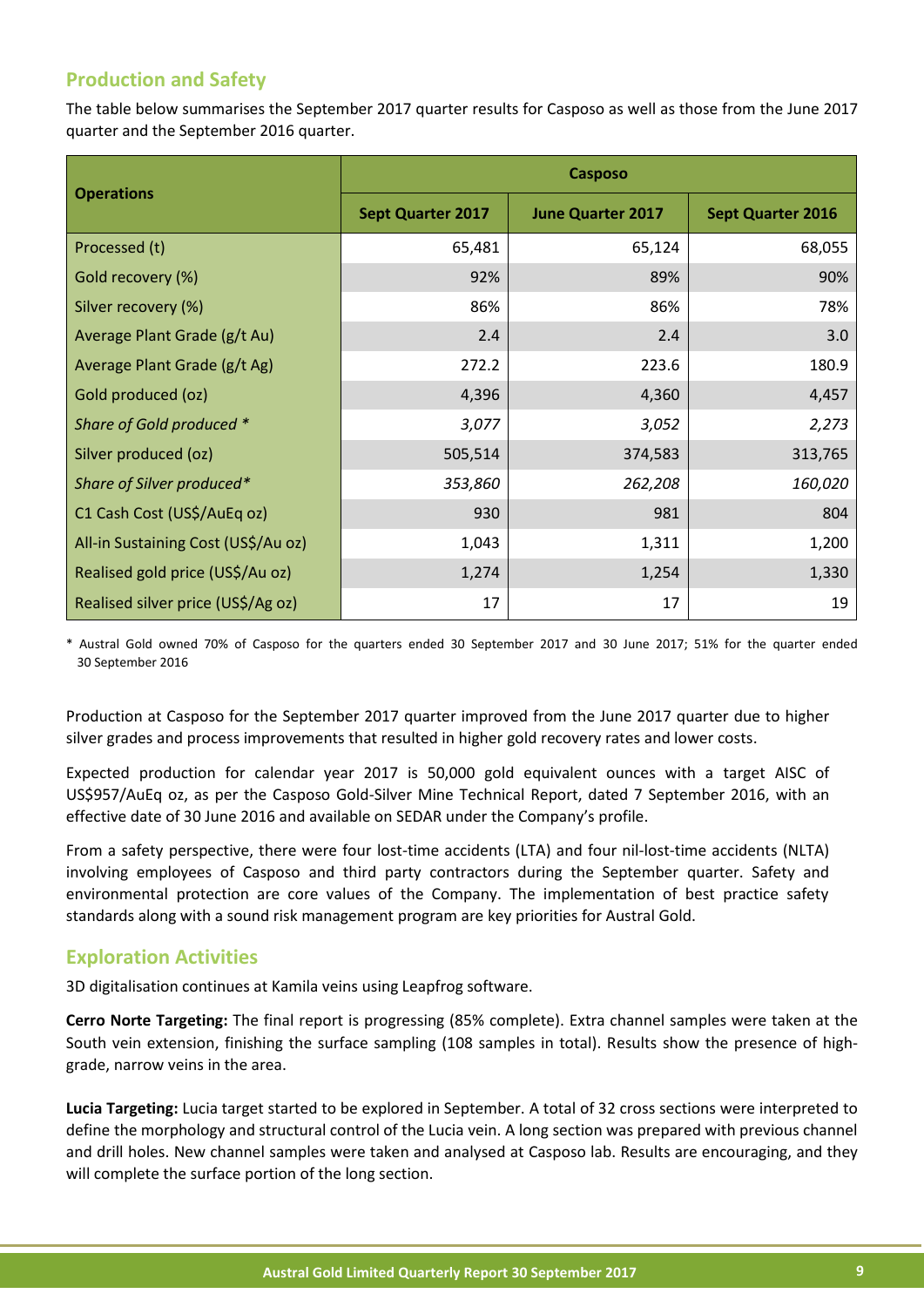#### **Regional mapping:** Mapping of the Casposo mine main area was completed at a 1:10,000 scale was completed.



**Figure 3: Regional Mapping (Casposo)**

#### **Casposo Mine Properties - Tenements Status**

A complete list of the mining tenements in which the Company has an interest is in **Appendix C,** attached to this report. There were minor changes to the Company's interests in these mining tenements during the quarter. All mining properties are 70% owned by the Company through its subsidiaries.

### **Pingüino Project**

The Company completed the acquisition of Toronto Venture Exchange listed company, Argentex Mining Corporation ('Argentex') on 22 August 2016. Currently, Argentex owns 100% mineral rights of 20 properties with over 51,000 hectares of land. These properties are located within two prominent geographical features, the Deseado and Somuncura Massifs, both of which have proven to host significant epithermal precious metal deposits. The large epithermal vein swarm at Pingüino contains Argentex's discovery of indium-enriched vein-hosted base metal mineralisations which represented a new deposit type for the region, as well as low sulphidation precious metal vein mineralisation. The combination of these two types of mineralisation within the same property is unique for the province of Santa Cruz and a significant asset for the Company.

The Silver-Gold-Zinc-Lead-Indium Pingüino Project is an advanced stage development project located in southcentral Argentina, 300km southwest of the city of Comodoro Rivadavia and 220km northwest of Puerto San Julián. In the last 15 years, six mines have been constructed in Santa Cruz, making it one of the most prolific precious metal provinces in the world, including world class deposits such as Cerro Vanguardia and Cerro Negro.

The Pingüino Project lies in a vein field similar but smaller to Cerro Vanguardia some 35km north-west along same controlling structure as Pingüino deposit (225km strike length of veins vs 115km strike length of veins).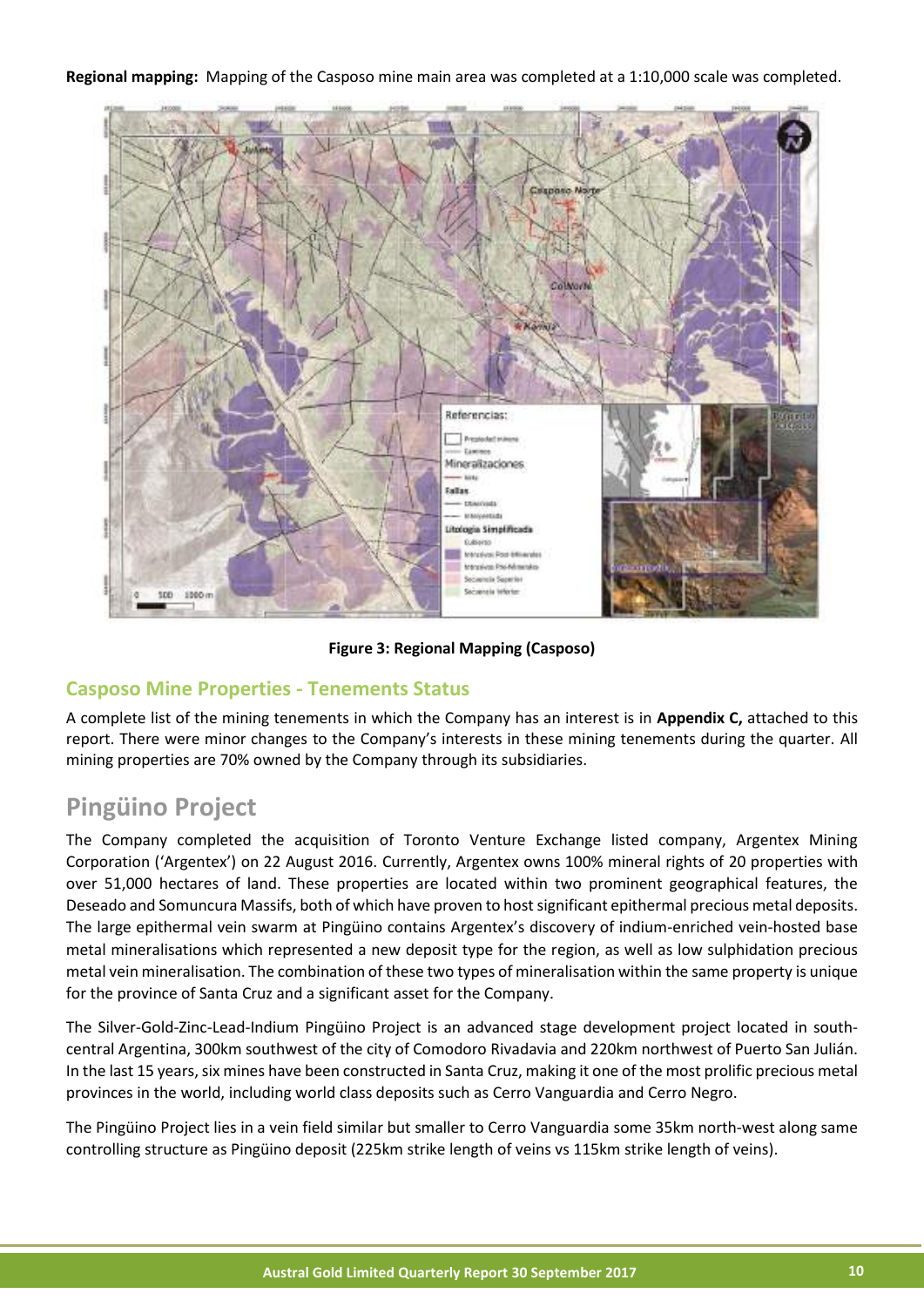The project has year round access, is close to major infrastructure, has no nearby communities and more than 70% of surface land is owned by the Company.

During September, studies were completed to understand the potential sulphide mineralisation potential. Data gathered during the visit was sent to Borrastero to check more observations. A field trip to properties in the Rio Negro province was also conducted during the quarter to evaluate the various tenements held by the Company.

#### **Pingüino Project (and surrounds) Properties - Tenements Status**

A complete list of the mining tenements in which the Company has an interest is in **Appendix E,** attached to this report. There were minor changes to the interests in these mining tenements during the quarter. All mining properties are 100% owned by the Company through its subsidiaries.

### **8 de Julio**

No significant activity for the period.

#### **8 de Julio Area - Tenements Status**

A complete list of the mining tenements in which the Company has an interest is in **Appendix B,** attached to this report. There have been no changes to the Company's interests in these mining tenements during the quarter. All mining properties are fully owned by the Company through its subsidiaries.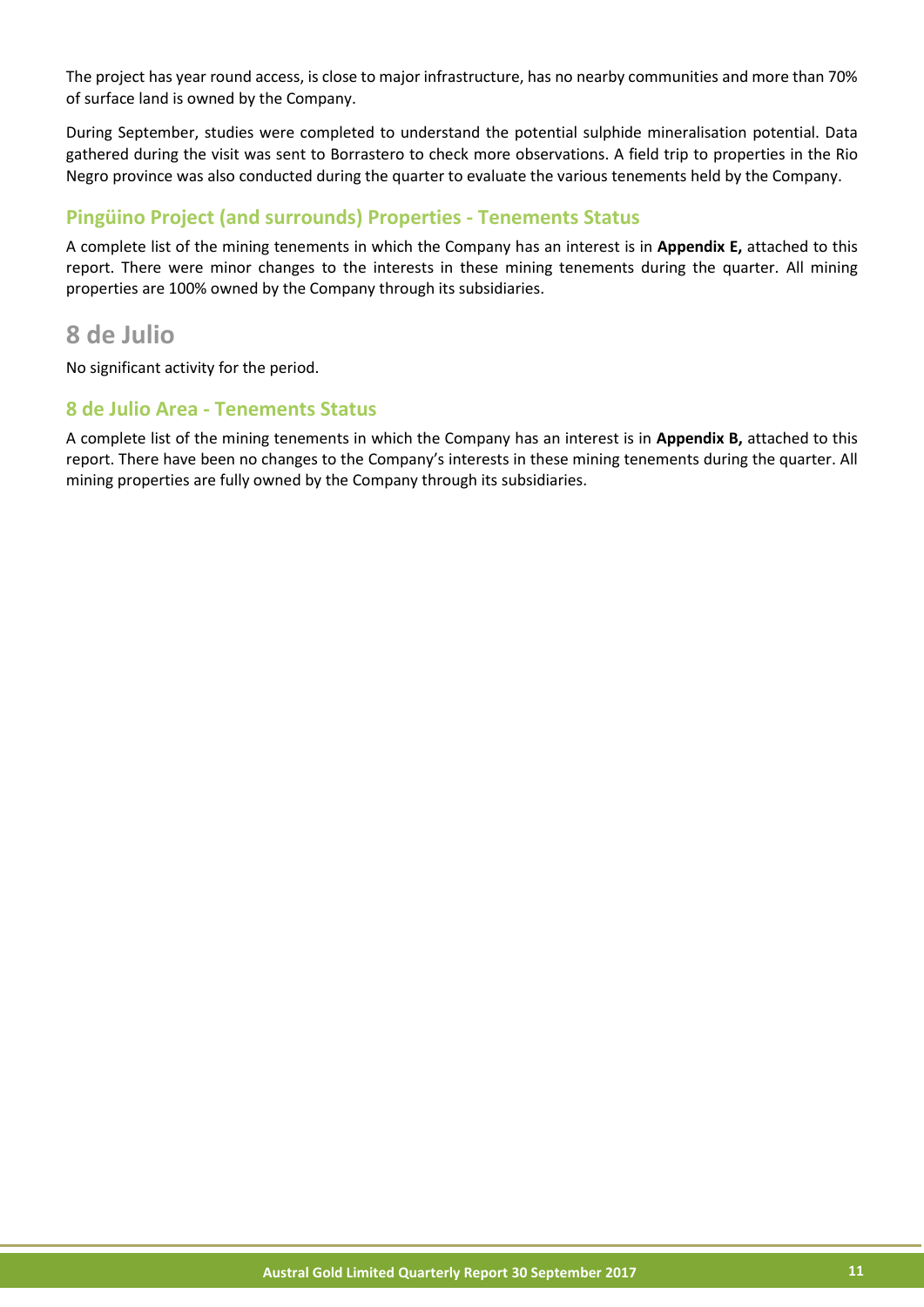## **CORPORATE SUMMARY & FINANCIAL PERFORMANCE**

Austral Gold had a cash balance of US\$4.9m as of 30 September 2017.

Main highlights during the quarter are as follows:

- Cash proceeds from the sale of gold and silver during the quarter were US\$22.3m of which the Guanaco mine contributed US\$7.8m and the Casposo mine contributed US\$14.5m. Recovery of VAT from both operations contributed an additional US\$2.2m.
- On 13 July 2017 Austral Gold executed a binding letter to acquire the San Guillermo and Reprado projects from Revelo Resources Corp. (TSX-V: RVL) for the consideration of up to ten million Austral Gold ordinary shares (capped at US\$0.21/share) representing approximately 1.9% of the total outstanding shares of Austral, subject to existing Net Smelter Royalties (each an "NSR") and an additional NSR of up to 1%. The offer is subject to due diligence, entering into a definitive agreement and customary regulatory and exchange approvals.
- Austral Gold holds 344,463 warrants related to its 2013 purchase of an equity stake in Goldrock Mines Corp (TSX-V: GRM). The warrants were converted to Fortuna Silver warrants when that company acquired Goldrock in August 2016 (converted at the acquistion ratio of 0.133133). These warrants are exercisable at CAD\$6.01 per warrant and expire October 2018.
- Austral Gold holds an option to acquire the remaining 30% of Casposo which it does not own as follows: 10% for US\$1.5m by December 2018; 10% for US\$2.5m by December 2019; and 10% for US\$3.0m by December 2020. The exercise price of each option is subject to adjustment if the price of silver is at US\$16/oz Ag or greater.
- On 30 September 2017 Austral Gold released its FY2017 Annual Report.

By order of the Board.

Andrew Bursill Company Secretary

#### **Competent Person's Statement**

Dr Robert Trzebski is a Director of Austral Gold Limited. He has a Degree in Geology, a PhD in Geophysics, a Masters in International Project Management and has over 20 years professional experience in mineral exploration, project management and research and development. Dr Robert Trzebski is a member of the Australian Institute of Mining and Metallurgy (AUSIMM) and qualifies as a Competent Person as defined in the 2004 Edition of the 'Australasian Code for Reporting of Exploration Results, Mineral Resources and Ore Reserves'. Dr Robert Trzebski consents to the inclusion of the resources noted in this report.

The numbers presented in this report are unaudited figures and may be subject to minor variation.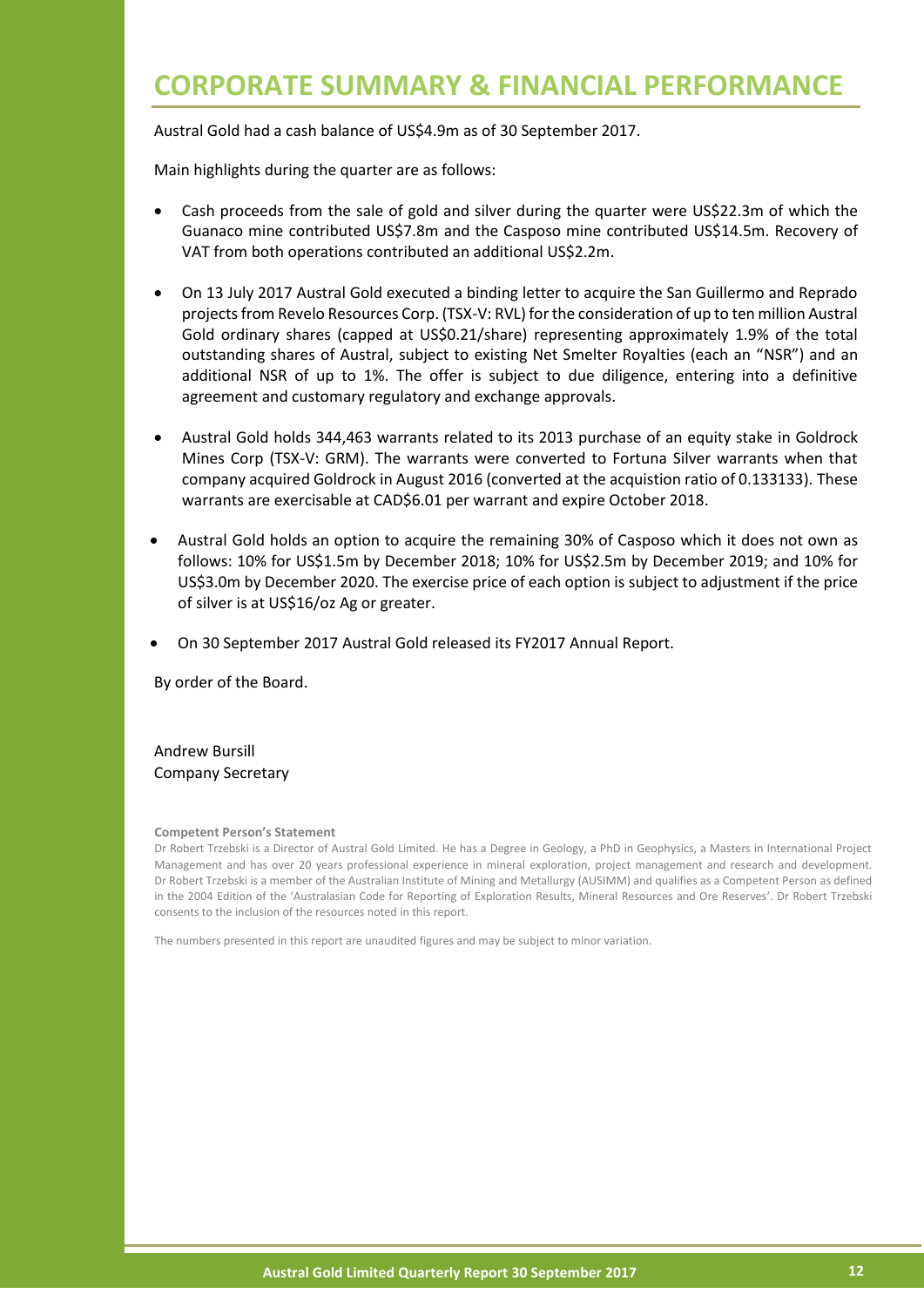#### **Appendices: List of Tenements in which the Company currently has an interest**

| <b>Property Name</b>                          | <b>Claim Type</b>                | Size (hectares) |
|-----------------------------------------------|----------------------------------|-----------------|
| Mining Concessions under exploration          | <b>Constituted Mining Claims</b> | 42,814          |
| VINO (3, 4, 6, 7, 9)                          | <b>Constituted Mining Claims</b> | 1,800           |
| ARGOMEDO (1 to 6)                             | Mining claims in process         | 1,800           |
| EMILIO (1 to 10)                              | Mining claims in process         | 100             |
| Loreto I, Loreto II, Loreto III and Loreto IV | Mining claims in process         | 1,000           |
| <b>Barbara and Flora concessions</b>          | <b>Constituted Mining Claims</b> | 3,200           |
| <b>Total</b>                                  |                                  | 50,714          |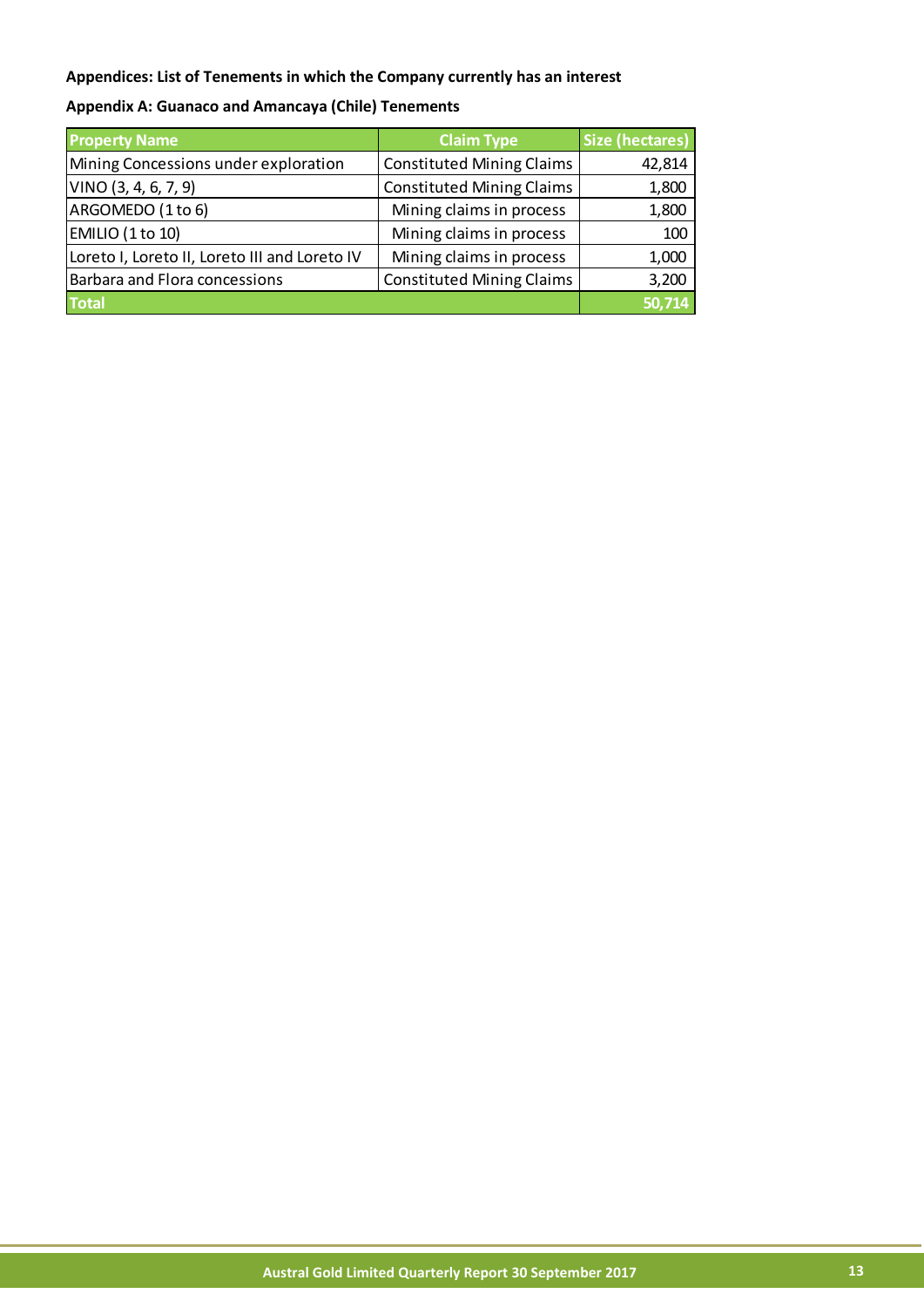#### **Appendix B: 8 de Julio Site (Argentina) Tenements**

| <b>Property Name</b>    | <b>Claim Type</b>          | <b>Size (hectares)</b> |
|-------------------------|----------------------------|------------------------|
| 8 de Julio IX           | Cateo                      | 7,002                  |
| 8 de Julio X            | Cateo                      | 3,497                  |
| Cerro Contreras Norte   | Cateo                      | 10,000                 |
| Juangui II              | Manifestation of discovery | 4,200                  |
| Juangui VII-B           | Manifestation of discovery | 4,000                  |
| Juangui VI-D            | Manifestation of discovery | 4,000                  |
| Juangui I               | Manifestation of discovery | 3,970                  |
| Juangui IV              | Manifestation of discovery | 3,226                  |
| Juangui I-B             | Manifestation of discovery | 3,936                  |
| Juangui II-D            | Manifestation of discovery | 3,740                  |
| Juangui VIII-A          | Manifestation of discovery | 840                    |
| Juangui VI-C            | Manifestation of discovery | 3,148                  |
| Juangui III             | Manifestation of discovery | 4,081                  |
| Juangui IV-F            | Manifestation of discovery | 2,286                  |
| Juangui I-A             | Manifestation of discovery | 2,008                  |
| Juangui V               | Manifestation of discovery | 1,920                  |
| Juangui II-A            | Manifestation of discovery | 840                    |
| Juangui VI-A            | Manifestation of discovery | 840                    |
| Juangui VII-A           | Manifestation of discovery | 840                    |
| Juangui VI              | Manifestation of discovery | 840                    |
| Juangui IV-A            | Manifestation of discovery | 840                    |
| Juangui IV-B            | Manifestation of discovery | 840                    |
| Juangui IV-C            | Manifestation of discovery | 840                    |
| Juangui IV-D            | Manifestation of discovery | 840                    |
| Juangui IV - E 1        | Manifestation of discovery | 840                    |
| Juangui IV - E 2        | Manifestation of discovery | 840                    |
| Juangui IV - E 3        | Manifestation of discovery | 840                    |
| Juangui IV - E 4        | Manifestation of discovery | 840                    |
| Juangui IV - E 5        | Manifestation of discovery | 840                    |
| Juangui V-A             | Manifestation of discovery | 840                    |
| Juangui V-B             | Manifestation of discovery | 840                    |
| Juangui II-C            | Manifestation of discovery | 638                    |
| Juangui II-B            | Manifestation of discovery | 615                    |
| Barroso Chico I         | Manifestation of discovery | 840                    |
| <b>Barroso Chico II</b> | Manifestation of discovery | 840                    |
| <b>Total</b>            |                            | 77,387                 |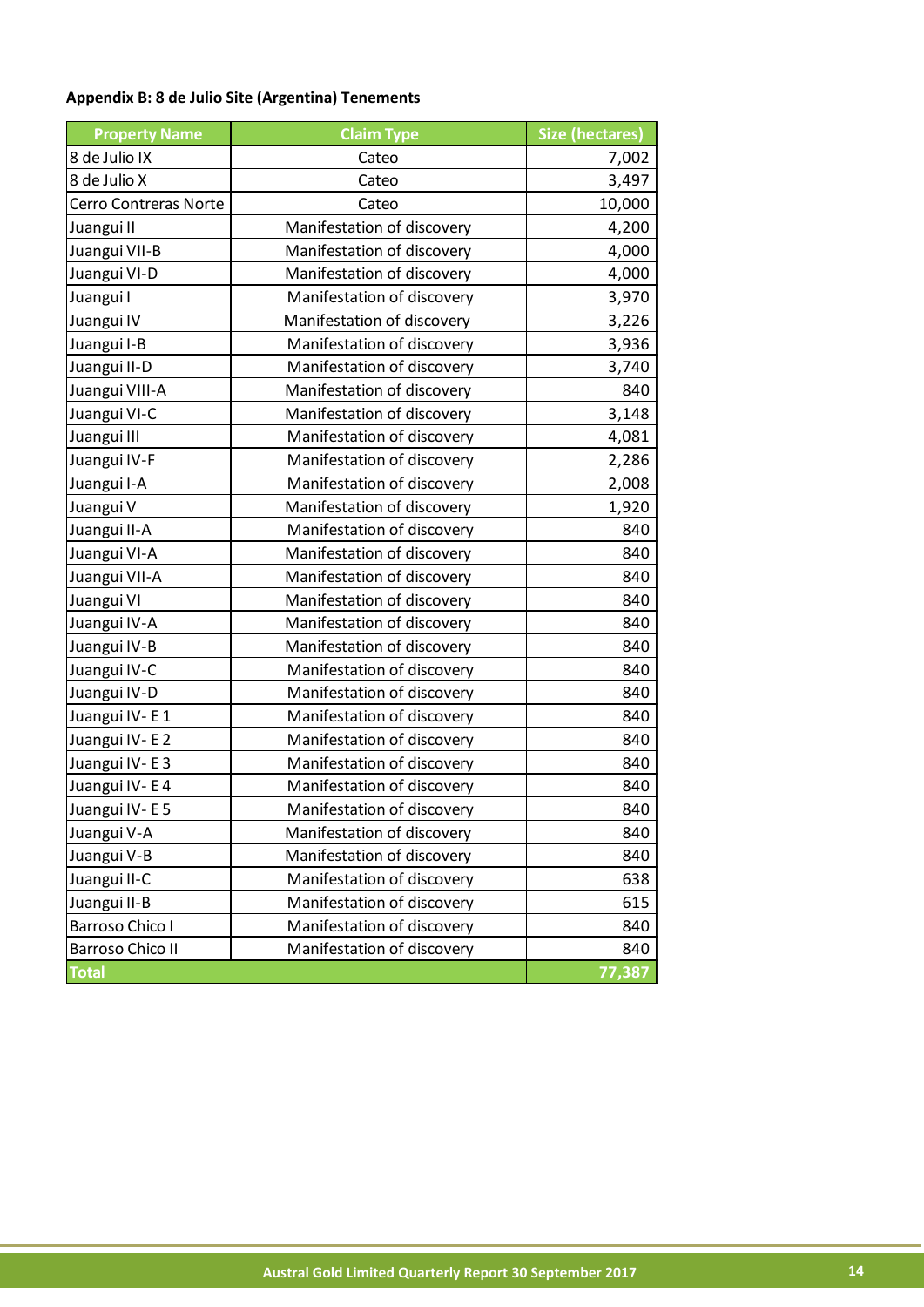#### **Appendix C: Casposo Mine (Argentina) Tenements**

| <b>Property Name</b> | <b>Claim Type</b>               | <b>Size (Hectares)</b> |
|----------------------|---------------------------------|------------------------|
| Kamila               | Constituted Mining claim        | 3,497                  |
| Julieta              | <b>Constituted Mining claim</b> | 2,625                  |
| Alicia -I            | <b>Constituted Mining claim</b> | 16                     |
| Various              | Mining claims in process        | 16,420                 |
| Various              | Cateos                          | 17,492                 |
| <b>Total</b>         |                                 | 40.050                 |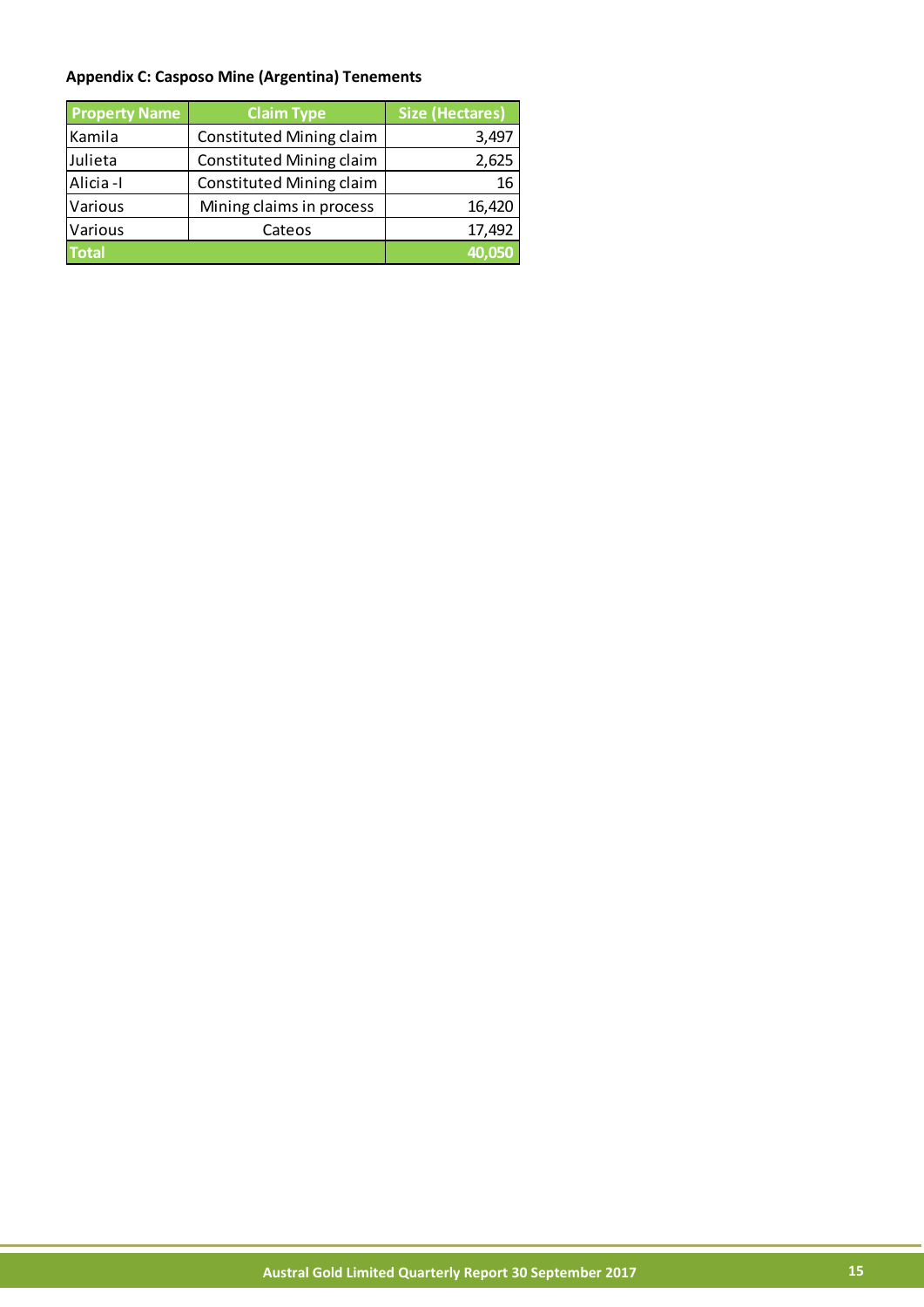#### **Appendix D: San Guillermo (Chile) Tenements**

| <b>Property Name</b>                 | <b>Claim Type</b>                | <b>Size (hectares)</b> |
|--------------------------------------|----------------------------------|------------------------|
| Mining Concessions under exploration | <b>Constituted Mining Claims</b> | 8,375                  |
| Cepillo Rojo 7D                      | Mining claims in process         | 200                    |
| Cepillo Rojo 8D                      | Mining claims in process         | 100                    |
| Cepillo Rojo 11C                     | Mining claims in process         | 200                    |
| Cepillo Rojo A                       | Mining claims in process         | 100                    |
| Cepillo Rojo 1D                      | Mining claims in process         | 300                    |
| Cepillo Rojo 2D                      | Mining claims in process         | 300                    |
| Cepillo Rojo 3D                      | Mining claims in process         | 300                    |
| Cepillo Rojo 4D                      | Mining claims in process         | 300                    |
| Cepillo Rojo 5D                      | Mining claims in process         | 300                    |
| Cepillo Rojo 6D                      | Mining claims in process         | 300                    |
| Cepillo Rojo 9D                      | Mining claims in process         | 200                    |
| Cepillo Rojo 10D                     | Mining claims in process         | 200                    |
| Cepillo Rojo 12D                     | Mining claims in process         | 200                    |
| Cabello 11D                          | Mining claims in process         | 300                    |
| Cabello 12D                          | Mining claims in process         | 300                    |
| Cabello 13D                          | Mining claims in process         | 200                    |
| <b>Total</b>                         |                                  | 12,175                 |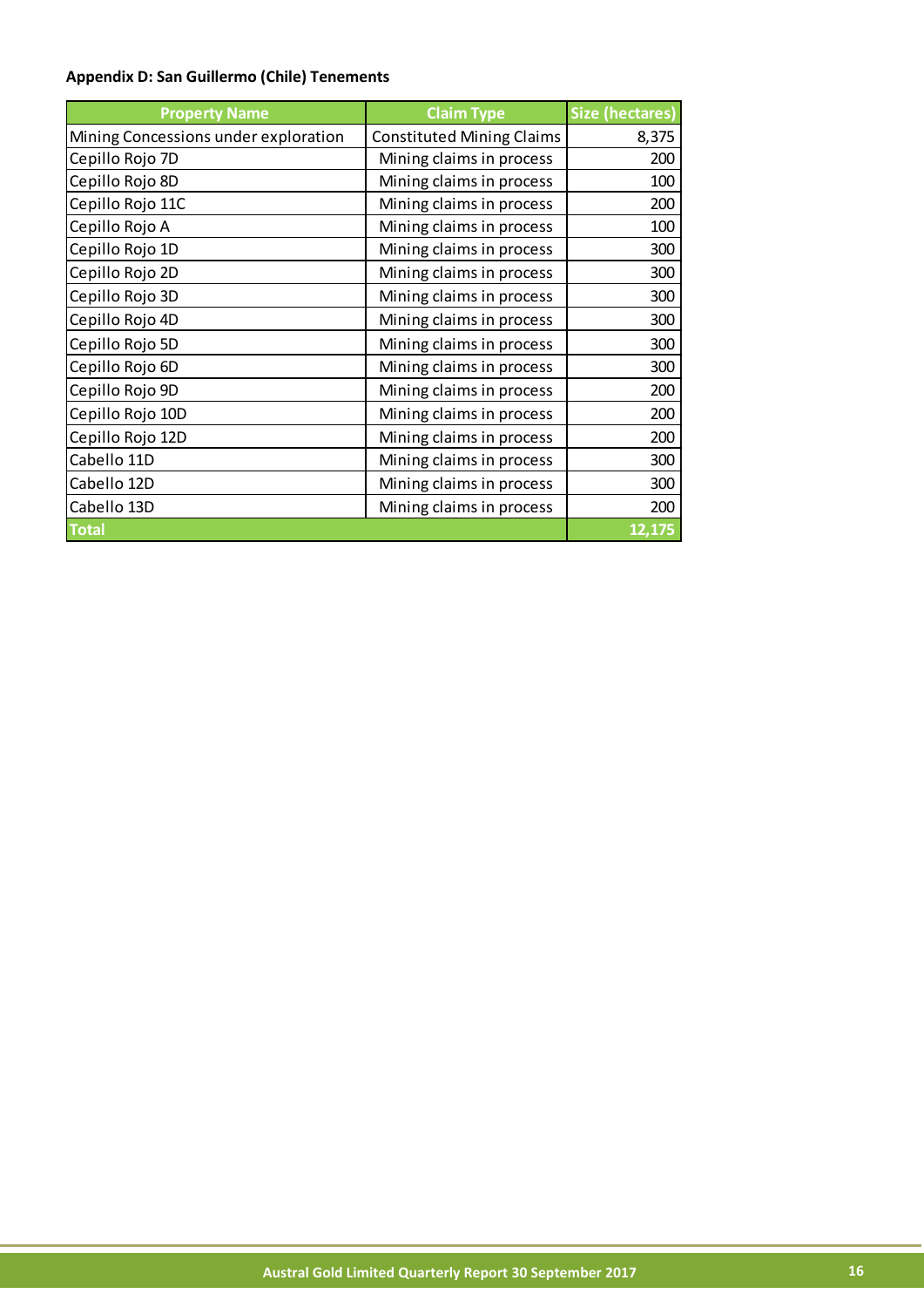#### **Appendix E: Pingüino Project (and surrounds) (Argentina) Tenements**

| <b>Property Name</b>               | <b>Claim Type</b>          | <b>Size (hectares)</b> |  |
|------------------------------------|----------------------------|------------------------|--|
| Pingüino                           |                            |                        |  |
| Tranquilo 1                        | Mine                       | 3,484                  |  |
| Tranquilo 2                        | Mine                       | 3,182                  |  |
| Cañadon                            | Mine                       | 1,827                  |  |
| Pingüino                           | Mine                       | 1,493                  |  |
| Plata Leon                         | Manifestation of discovery | 3,500                  |  |
| <b>Other Santa Cruz properties</b> |                            |                        |  |
| Mina Alto Cóndor                   | Mine                       | 3,016                  |  |
| Cóndor                             | Mine                       | 1,500                  |  |
| Diamante 1                         | Mine                       | 2,906                  |  |
| Diamante 2                         | Mine                       | 2,862                  |  |
| Contreras Oeste                    | Mine                       | 2,938                  |  |
| <b>Contreras Este</b>              | Mine                       | 1,622                  |  |
| Nuevo Oro 2                        | Mine                       | 840                    |  |
| <b>Rio Negro</b>                   |                            |                        |  |
| Menucos 6                          | Manifestation of discovery | 2,999                  |  |
| Menucos <sub>7</sub>               | Cateo                      | 2,880                  |  |
| Menucos 8                          | Cateo                      | 2,959                  |  |
| Menucos 9                          | Cateo                      | 2,999                  |  |
| Menucos 10                         | Cateo                      | 2,730                  |  |
| Menucos 11                         | Cateo                      | 1,840                  |  |
| Menucos 12                         | Cateo                      | 2,920                  |  |
| Menucos 13                         | Cateo                      | 2,965                  |  |
| <b>Total</b>                       |                            | 51,462                 |  |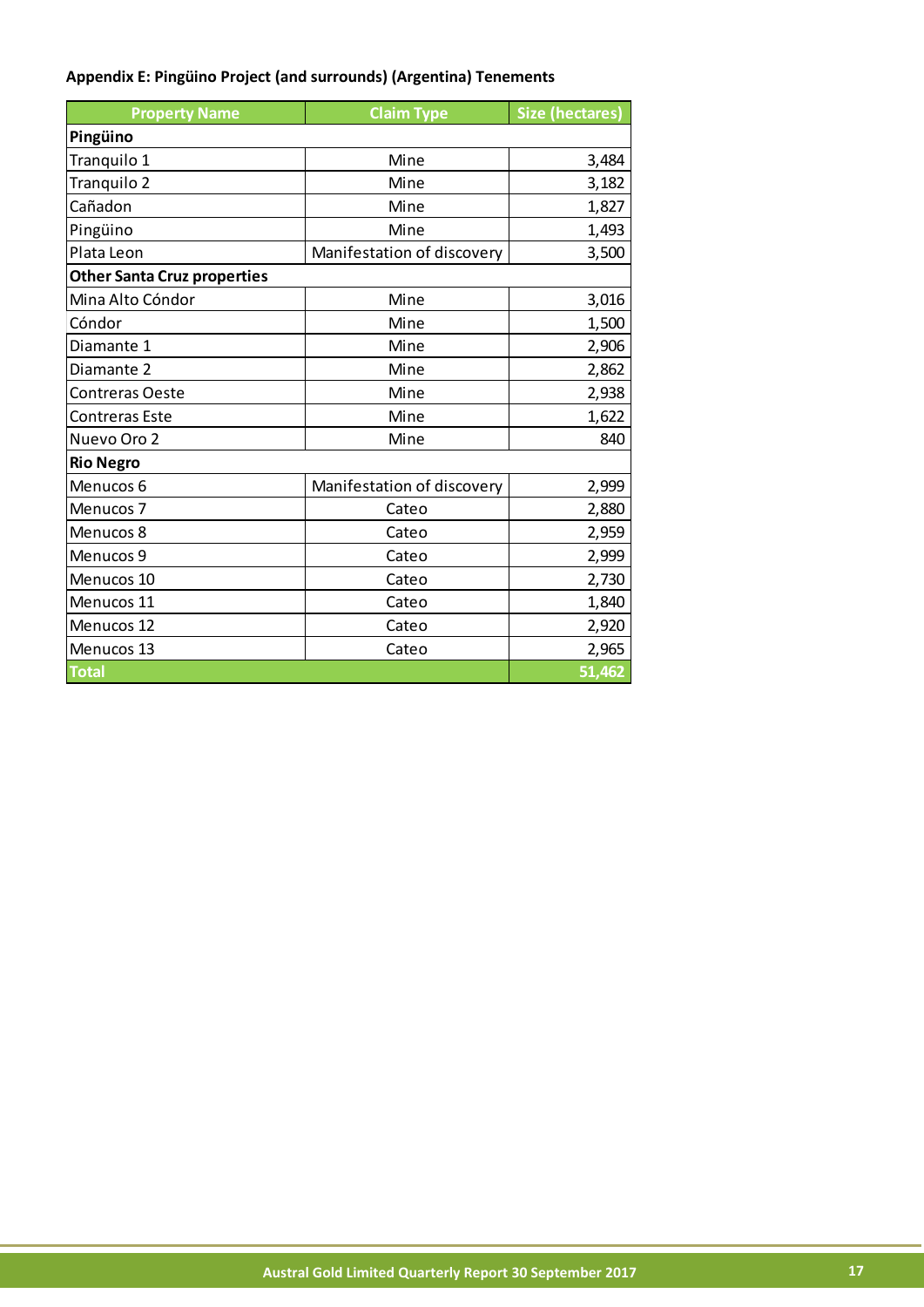+Rule 5.5

## **Appendix 5B**

### **Mining exploration entity and oil and gas exploration entity quarterly report**

Introduced 01/07/96 Origin Appendix 8 Amended 01/07/97, 01/07/98, 30/09/01, 01/06/10, 17/12/10, 01/05/13, 01/09/16

## **Name of entity** AUSTRAL GOLD LIMITED **ABN Quarter ended ("current quarter")** 30 075 860 472 30 September 2017

|     | <b>Consolidated statement of cash flows</b>       | <b>Current quarter</b><br><b>US\$'000</b> | Year to date<br>(3 months) US\$'000 |
|-----|---------------------------------------------------|-------------------------------------------|-------------------------------------|
| 1.  | Cash flows from operating activities              |                                           |                                     |
| 1.1 | Receipts from customers/tax credits               | 24,538                                    | 24,538                              |
| 1.2 | Payments for                                      |                                           |                                     |
|     | exploration & evaluation<br>(a)                   | (81)                                      | (81)                                |
|     | (b)<br>development                                | (3,352)                                   | (3,352)                             |
|     | production<br>(c)                                 | (11, 264)                                 | (11, 264)                           |
|     | staff costs<br>(d)                                | (7, 379)                                  | (7, 379)                            |
|     | royalties paid<br>(e)                             | (214)                                     | (214)                               |
|     | (f)<br>administration and corporate costs         | (1,799)                                   | (1,799)                             |
| 1.3 | Dividends received (see note 3)                   |                                           |                                     |
| 1.4 | Interest received                                 |                                           |                                     |
| 1.5 | Interest and other costs of finance paid          |                                           |                                     |
| 1.6 | Income taxes paid                                 | (228)                                     | (228)                               |
| 1.7 | Research and development refunds                  |                                           |                                     |
| 1.8 | Other (provide details if material)               | 128                                       | 128                                 |
| 1.9 | Net cash from / (used in) operating<br>activities | 349                                       | 349                                 |

| 2.  | Cash flows from investing activities |       |      |
|-----|--------------------------------------|-------|------|
| 2.1 | Payments to acquire:                 |       |      |
|     | property, plant and equipment<br>(a) | -     |      |
|     | tenements (see item 10)<br>(b)       | ้1)   |      |
|     | investments<br>C)                    | (206) | 206) |
|     | other non-current assets<br>(d       |       |      |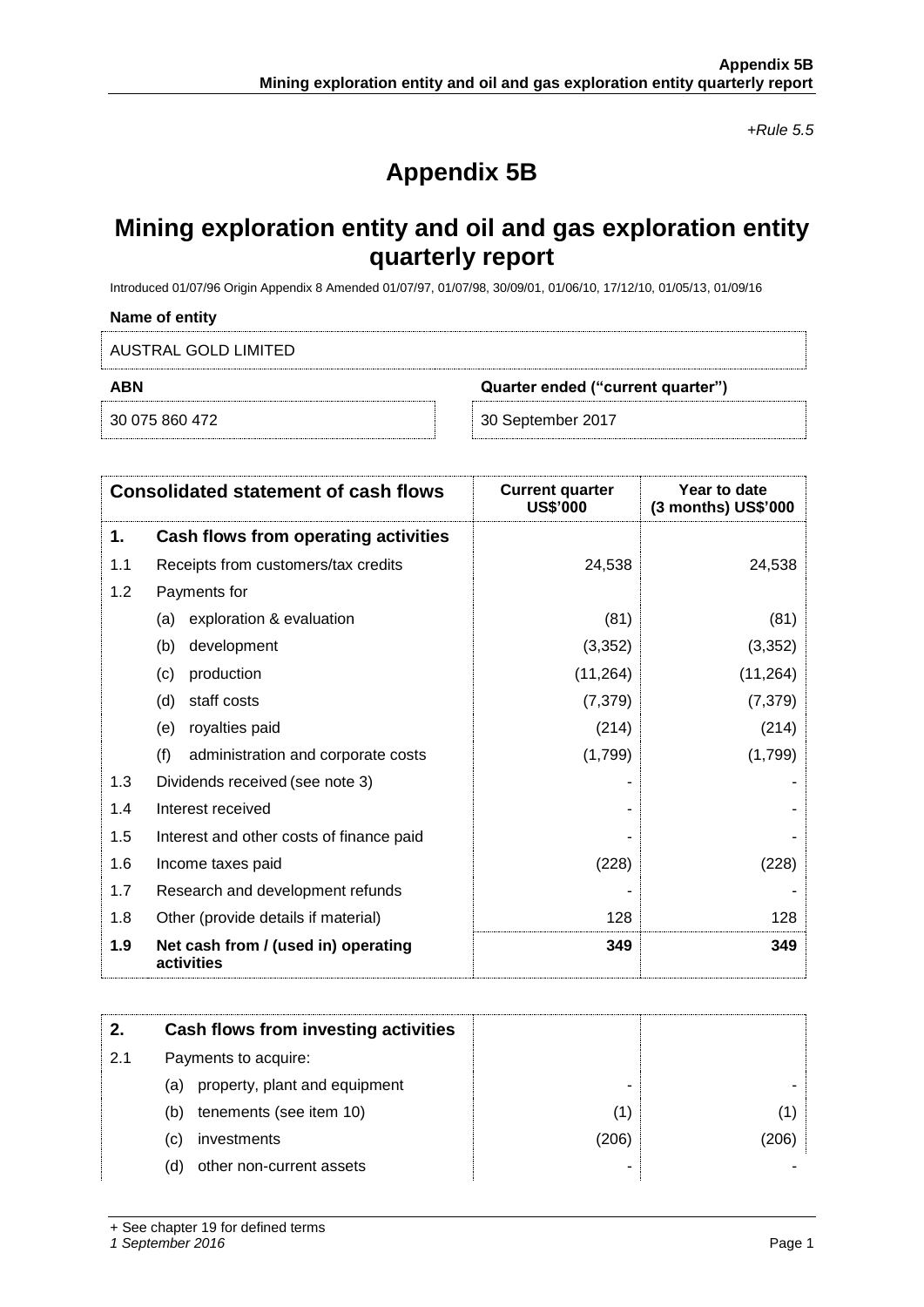|     | <b>Consolidated statement of cash flows</b>       | <b>Current quarter</b><br><b>US\$'000</b> | Year to date<br>(3 months) US\$'000 |
|-----|---------------------------------------------------|-------------------------------------------|-------------------------------------|
| 2.2 | Proceeds from the disposal of:                    |                                           |                                     |
|     | property, plant and equipment<br>(a)              |                                           |                                     |
|     | tenements (see item 10)<br>(b)                    |                                           |                                     |
|     | (c)<br>investments                                | 320                                       | 320                                 |
|     | other non-current assets<br>(d)                   |                                           |                                     |
| 2.3 | Cash flows from loans to other entities           |                                           |                                     |
| 2.4 | Dividends received (see note 3)                   |                                           |                                     |
| 2.5 | Other (provide details if material)               |                                           |                                     |
| 2.6 | Net cash from / (used in) investing<br>activities | 113                                       | 113                                 |

| 3.   | <b>Cash flows from financing activities</b>                                    |         |         |
|------|--------------------------------------------------------------------------------|---------|---------|
| 3.1  | Proceeds from issues of shares                                                 |         |         |
| 3.2  | Proceeds from issue of convertible notes                                       |         |         |
| 3.3  | Proceeds from exercise of share options                                        |         |         |
| 3.4  | Transaction costs related to issues of<br>shares, convertible notes or options |         |         |
| 3.5  | Proceeds from borrowings                                                       | 242     | 242     |
| 3.6  | Repayment of borrowings                                                        | (1,935) | (1,935) |
| 3.7  | Transaction costs related to loans and<br>borrowings                           |         |         |
| 3.8  | Dividends paid                                                                 |         |         |
| 3.9  | Other (provide details if material)                                            |         |         |
| 3.10 | Net cash from / (used in) financing<br>activities                              | (1,693) | (1,693) |

| 4.  | Net increase / (decrease) in cash and<br>cash equivalents for the period |         |         |
|-----|--------------------------------------------------------------------------|---------|---------|
| 4.1 | Cash and cash equivalents at beginning of<br>period                      | 6,129   | 6,129   |
| 4.2 | Net cash from / (used in) operating<br>activities (item 1.9 above)       | 349     | 349     |
| 4.3 | Net cash from / (used in) investing activities<br>(item 2.6 above)       | 113     | 113     |
| 4.4 | Net cash from / (used in) financing activities<br>item 3.10 above)       | (1,693) | (1,693) |
| 4.5 | Effect of movement in exchange rates on<br>cash held                     |         |         |
| 4.6 | Cash and cash equivalents at end of<br>period                            | 4,898   | 4,898   |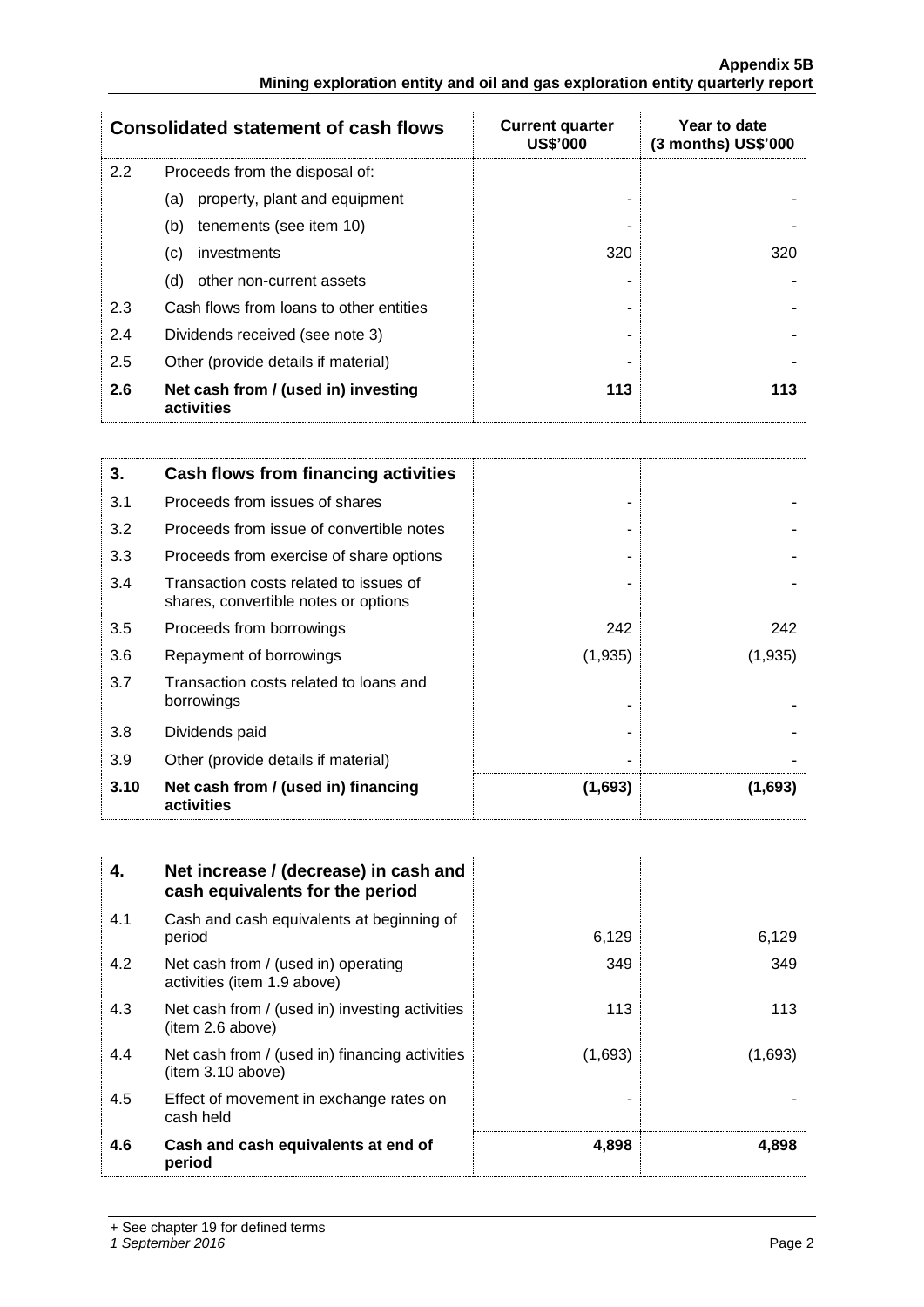| 5.  | Reconciliation of cash and cash<br>equivalents<br>At the end of the quarter (as shown in the<br>consolidated statement of cash flows) to the<br>related items in the accounts | <b>Current quarter</b><br><b>US\$'000</b> | <b>Previous quarter</b><br><b>US\$'000</b> |
|-----|-------------------------------------------------------------------------------------------------------------------------------------------------------------------------------|-------------------------------------------|--------------------------------------------|
| 5.1 | Bank balances                                                                                                                                                                 | 4,898                                     | 6.129                                      |
| 5.2 | Call deposits                                                                                                                                                                 |                                           |                                            |
| 5.3 | <b>Bank overdrafts</b>                                                                                                                                                        |                                           |                                            |
| 5.4 | Other (provide details)                                                                                                                                                       | ۰                                         |                                            |
| 5.5 | Cash and cash equivalents at end of<br>quarter (should equal item 4.6 above)                                                                                                  | 4,898                                     | 6,129                                      |

| 6.  | Payments to directors of the entity and their associates                                                    | <b>Current quarter</b><br><b>US\$'000</b> |
|-----|-------------------------------------------------------------------------------------------------------------|-------------------------------------------|
| 6.1 | Aggregate amount of payments to these parties included in item 1.2                                          |                                           |
| 6.2 | Aggregate amount of cash flow from loans to these parties included<br>in item 2.3                           |                                           |
| 6.3 | Include below any explanation necessary to understand the transactions included in<br>items $6.1$ and $6.2$ |                                           |
|     |                                                                                                             |                                           |
|     |                                                                                                             |                                           |

| 7. | Payments to related entities of the entity and their |
|----|------------------------------------------------------|
|    | associates                                           |

| 7.1 | Aggregate amount of payments to these parties included in item 1.2                  |  |
|-----|-------------------------------------------------------------------------------------|--|
| 7.2 | Aggregate amount of cash flow from loans to these parties included<br>in item $2.3$ |  |

7.3 Include below any explanation necessary to understand the transactions included in items 7.1 and 7.2

|  | <b>Current quarter</b><br><b>US\$'000</b> |  |  |
|--|-------------------------------------------|--|--|
|  |                                           |  |  |
|  |                                           |  |  |
|  |                                           |  |  |
|  |                                           |  |  |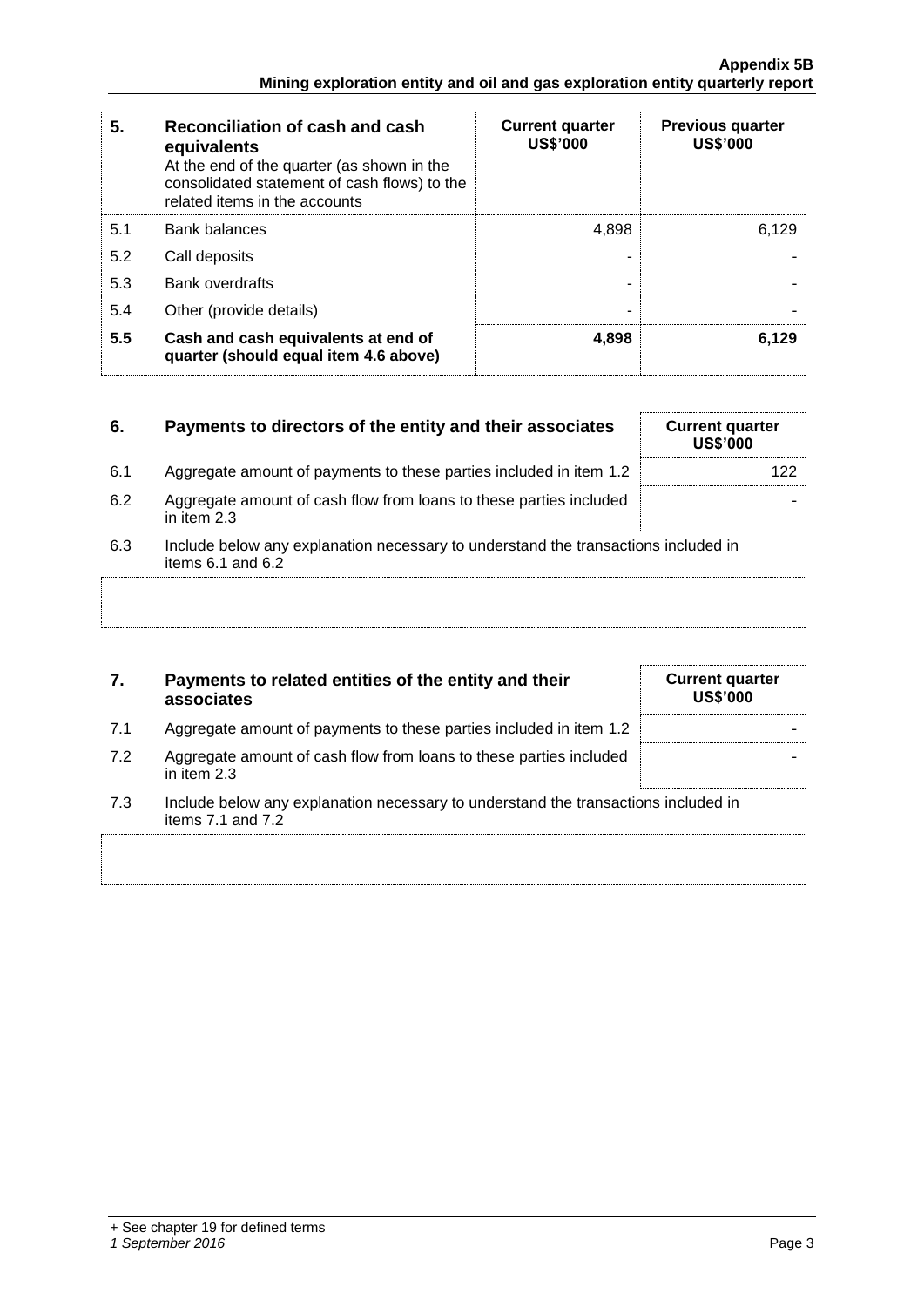| 8.  | <b>Financing facilities available</b><br>Add notes as necessary for an<br>understanding of the position | <b>Total facility amount</b><br>at quarter end<br><b>US\$'000</b> | Amount drawn at<br>quarter end<br><b>US\$'000</b> |  |
|-----|---------------------------------------------------------------------------------------------------------|-------------------------------------------------------------------|---------------------------------------------------|--|
| 8.1 | Loan facilities                                                                                         | 8.511                                                             | 8,511                                             |  |
| 8.2 | Credit standby arrangements                                                                             | -                                                                 |                                                   |  |
| 8.3 | Other (please specify)                                                                                  | 13,600                                                            | 13,600                                            |  |

- 8.4 Include below a description of each facility above, including the lender, interest rate and whether it is secured or unsecured. If any additional facilities have been entered into or are proposed to be entered into after quarter end, include details of those facilities as well.
- 8.1 Loan facilities include a US\$5m credit facility with the BAF Latam Credit Fund, an unrelated third party lender. The credit facility is secured by a guarantee from the Company and a corresponding proportion of the receipts of doré sales from the Guanaco mine in Chile. Amounts drawn against the credit facility are to be repaid within eighteen months.
- 8.3 The outstanding balance of financial leases from local banks in Chile and Argentina reached ~US\$13.6m at 30 September 2017 (secured, interest rates 3-4%).

| 9.  | <b>Estimated cash outflows for next quarter</b> | <b>US\$'000</b> |
|-----|-------------------------------------------------|-----------------|
| 9.1 | Exploration and evaluation                      | 239             |
| 9.2 | Development                                     | 3,036           |
| 9.3 | Production                                      | 15,727          |
| 9.4 | Staff costs                                     | 5,556           |
| 9.5 | Royalties                                       | 1,426           |
| 9.6 | Administration and corporate costs              | 1,657           |
| 9.7 | Income tax                                      | 110             |
| 9.8 | Total estimated cash operating outflows         | 27,751          |

| 10.  | <b>Changes in tenements</b><br>(items $2.1(b)$ and $2.2(b)$<br>above)        | <b>Tenement reference and</b><br><b>location</b> | Nature of<br><b>interest</b>  | Interest at<br>beginning of<br>quarter (Ha) | Interest at<br>end of<br>quarter (Ha) |
|------|------------------------------------------------------------------------------|--------------------------------------------------|-------------------------------|---------------------------------------------|---------------------------------------|
| 10.1 | Interests in mining<br>tenements and petroleum                               | Mochas 2, Rio Negro,<br>Argentina                | Cateo                         | 9,960                                       |                                       |
|      | tenements lapsed,<br>relinquished or reduced                                 | Mina Alto Condor, Santa<br>Cruz, Argentina       | Mine                          | 5,014                                       | 3,016                                 |
|      |                                                                              | Plata Leon, Santa Cruz,<br>Argentina             | Manifestation<br>of Discovery | 7,500                                       | 3,500                                 |
|      | 10.2 Interests in mining<br>tenements and petroleum<br>tenements acquired or | VINO (3, 4, 6, 7, 9), Taltal,<br>Guanaco, Chile  | Constituted<br>Mining Claims  |                                             | 1,800                                 |
|      | increased                                                                    | ARGOMEDO (1 to 6)                                | Mining Claims<br>in Process   |                                             | 1,800                                 |
|      |                                                                              | <b>EMILIO (1 to 10)</b>                          | Mining Claims<br>in Process   |                                             | 100                                   |
|      |                                                                              | Various, San Juan,<br>Argentina                  | Cateos                        |                                             | 17,492                                |

+ See chapter 19 for defined terms

1 September 2016 **Page 4** Page 4